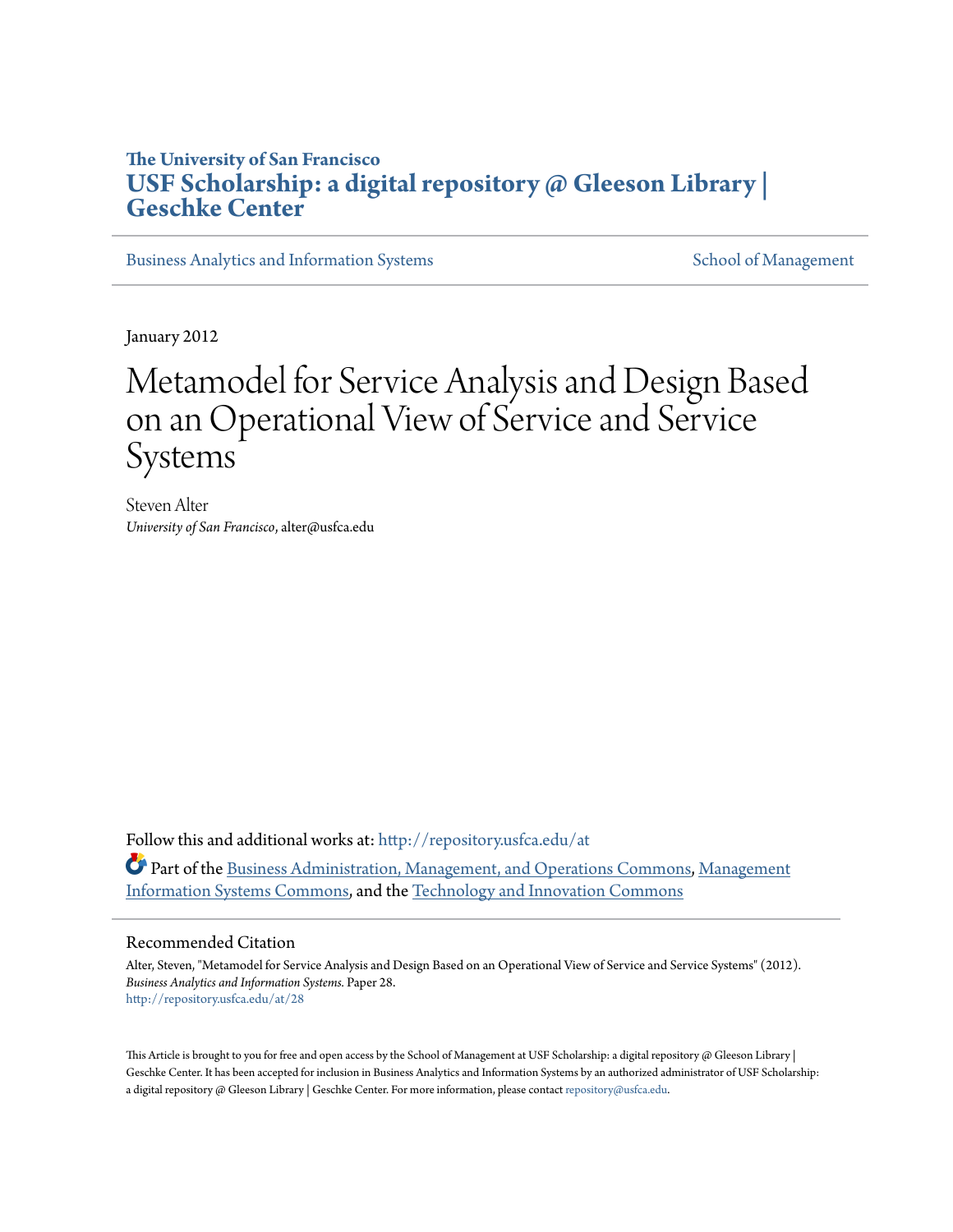# **METAMODEL FOR SERVICE ANALYSIS AND DESIGN BASED ON AN OPERATIONAL VIEW OF SERVICE AND SERVICE SYSTEMS**

#### **Abstract**

This paper presents a metamodel that addresses service system analysis and design based on an operational view of service that traverses and integrates three essential layers, service activities, service systems, and value constellations. The metamodel's service-in-operation perspective and underlying premises diverge from a view of service systems as systems of economic exchange that has appeared a number of times in the journal *Service Science*.

In addition to the metamodel itself, this paper's contributions include an explanation of eight premises on which it is based plus clarifications concerning concepts such as service, service system, customer, product/service, co-production and co-creation of value, actor roles, resources, symmetrical treatment of automated and non-automated service systems, and the relationship between servicedominant logic and service systems. Many articles have discussed these topics individually. Few, if any, have tied them together using an integrated metamodel.

*Keywords*: service science, service system, work system, service system metamodel

#### **Need for Usable, Design-Oriented Models**

Building upon previous developments in services marketing, service operations, and economics, the recent initiative to develop a science of service has generated many service-related academic programs and many articles, white papers, several books, and the new journal *Service Science.* At this early stage in the development of service science, leading proponents have concluded that "Service Science is built on top of the Service Dominant Logic (SDL) worldview, (Spohrer and Maglio 2009; Vargo and Lusch 2004a)" (Spohrer et al. 2010, p. 4), whereby the essence of service systems involves arrangements, negotiations, and competition in the context of economic exchange. The SDL worldview deals with many fundamental topics, but its focus and level of analysis are distant from everyday operational issues that are intertwined with service system analysis, design, and innovation. For example, Grönroos (2011) dissects the concepts of value creation and value co-creation in depth and proposes significant revisions to some of the foundational premises of SDL. Regarding one central idea, he concludes that foundational premise #6, "the customer is always a co-creator of value," is misleading even though it is "repeated over and over again in the literature." (p. 292). Searching for synergies between SDL and the operational view of service systems emphasized in this paper, Alter (2010d) concludes that those two views seem like second cousins with some commonalities but little familiarity. Overall, it is possible that premature closure regarding the centrality of SDL as the foundation of service science might delay the development of service science by taking for granted a highly abstract approach that is difficult to use in real world situations.

This paper proposes a different approach that facilitates description and analysis of service systems from a management viewpoint. This approach also provides a basis for more detailed descriptions required to build software support for services in operation. The proposed approach links a simple definition of service with a straightforward definition of service system that can be represented at different levels of granularity. This paper applies those definitions in a metamodel of service-in-operation that provides a direct path for addressing issues that must be resolved in moving from the general concept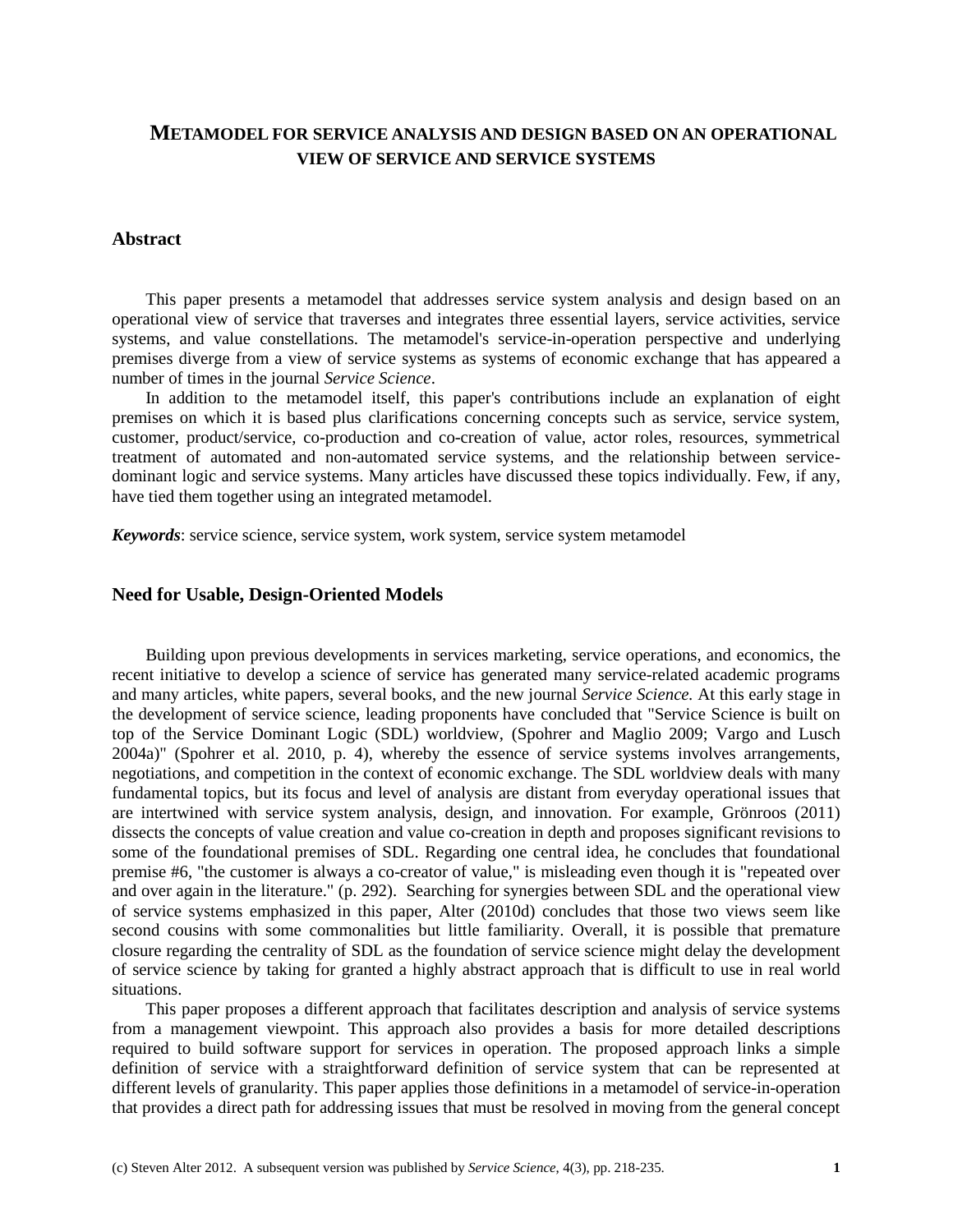of a service to the details of service systems. The metamodel is only partially consistent with the economic exchange model because it focuses on service systems in operation, is on a different level of analysis, and uses some terms differently. (A metamodel is a summary of relationships between concepts for producing conceptual models of specific situations in a domain. For example, the inclusion of the concepts "informational entity" and "actor role" in the metamodel implies that a conceptual model of a specific service system should identify informational entities and actor roles within that specific system.) This paper's alternative view of basic service science concepts can be used to support analysis and design for service systems, including decomposition of service systems during analysis and design efforts.

**Contribution**. This paper's primary contribution is a metamodel for describing service systems. To highlight the differences between this paper's approach and existing approaches that emphasize economic change, this paper identifies eight underlying premises that express a distinct perspective related to service and service systems. Those premises help in clarifying other views of service and service systems. They are the basis of an integrated metamodel that spans three levels of concern within service science: service activities, service systems, and value constellations, thereby extending an earlier metamodel (Alter 2010a) developed to provide an integrated view of social and technical aspects of work systems. By spanning three levels of analysis, the metamodel articulates a cohesive view of topics that are usually discussed separately, and often in a highly abstract way that is difficult to operationalize when analyzing or designing service systems. Consistent with Grönroos (2011), the metamodel views co-production/cocreation of service as an optional feature of service systems rather than as a defining characteristic of service in general. Its integrated view of sociotechnical service systems and completely automated service systems supports decomposition of sociotechnical systems into smaller sociotechnical subsystems and totally automated subsystems, an essential issue in designing IT-enabled service systems. Overall, the metamodel's integrated view of value constellations, service systems, and service activities could facilitate service analysis and design processes. Its specificity and clarity related to basic terms may contribute more directly to service system analysis and design than some of the theoretical literature's distinctions related to the nature of service, service systems, economic exchange, and value propositions.

**Organization.** The next section explains eight premises that are the basis of the metamodel. These premises form a unique perspective related to service science topics such as the definition of service and service system, co-production/co-creation of value, service-dominant logic, and value constellations. The coverage of the metamodel explains its structure, uses an example to illustrate its potential application, and describes how it is related to typical service science topics. The discussion and conclusion sections explain more about the nature of this paper's contribution and the potential usefulness of the metamodel.

#### **Eight Premises Related to Services and Service Systems**

Consider everyday services and service systems such as entertainment services, Internet service provision, plumbing services, transportation services, medical services, rental services, postal services, web services, and software development. Surprisingly, some of those services do not fit commonly cited definitions or characteristics of service. For example, a plumber's work is not intangible and often is not experienced directly by a customer who is elsewhere. A vaccination transfers ownership of a physical thing. Subway service is neither customized nor subject to negotiation between provider and customer. Also, the emphasis on economic exchange in SDL is only tangentially useful for analyzing central aspects of medical and transportation services, where economic exchange is often far removed from direct interactions between providers and customers. Similarly for web services, where the provider and customer are computerized entities.

This section identifies eight premises that are the basis of the service system metamodel presented later. These premises are directly related to the nature of services and service systems, but overlap only partially with the perspectives and definitions of service, service system, and related concepts in the nascent service science literature. Specification of these premises illustrates alternatives to stated or unstated premises that inform views of service science that are sometimes taken for granted. Underlying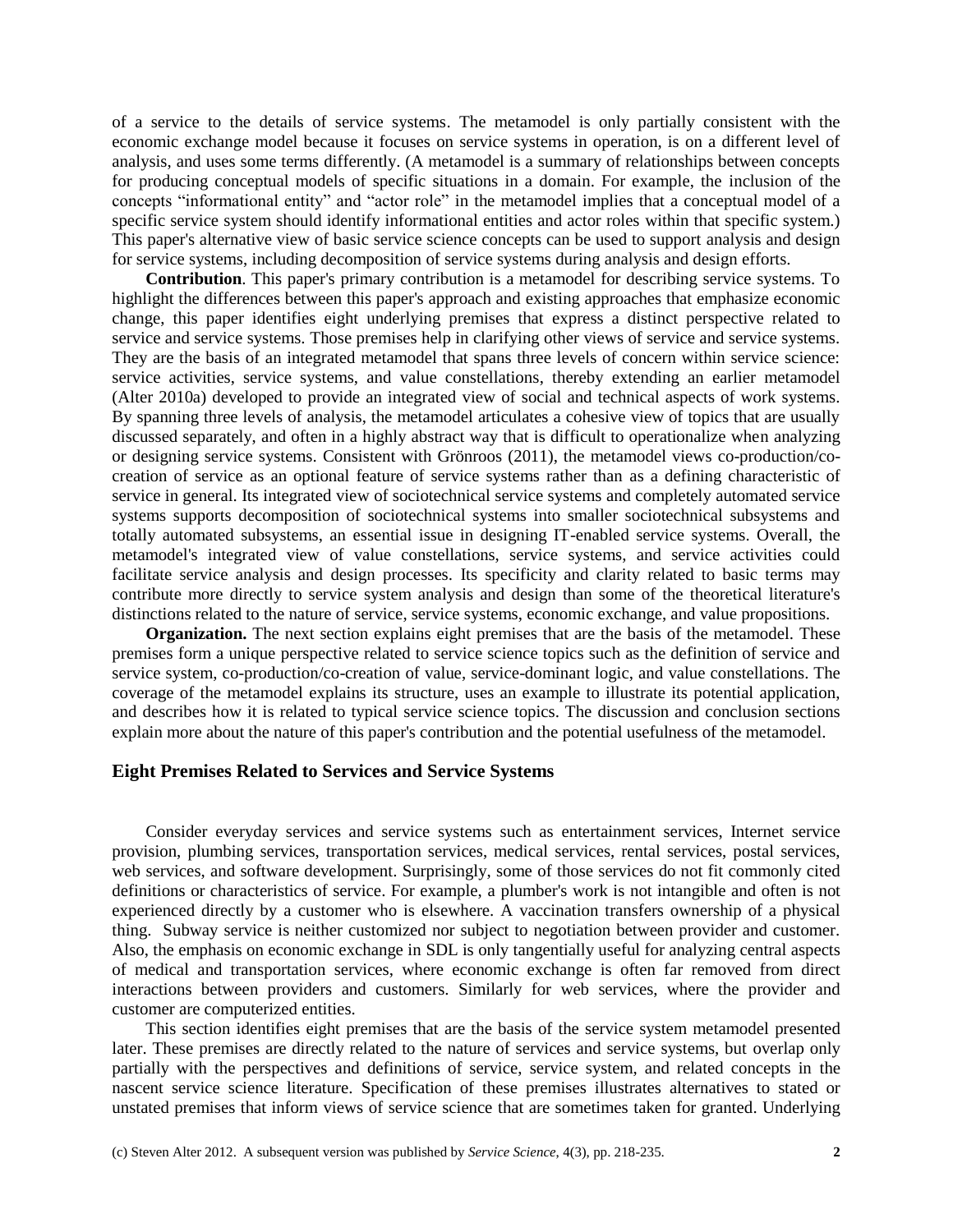this paper's approach is the assumption that unlike genomics or astrophysics, the potential impact of service science depends on providing straightforward concepts and principles that are understandable to typical university students and business professionals while also supporting complex analysis at a high level of sophistication wherever that is genuinely needed.

# *1) Service science should cover the full gamut of service-related situations.*

The full gamut of service-related situations ranges from simple everyday services to complex service systems that serve entire societies. Ideally, service science should cover every type of activity that most people consider services, including:

- services for external customers and for internal customers;
- automated, IT reliant, and non-automated services;
- customized, semi-customized, and non-customized services;
- personal and impersonal services;
- repetitive and non-repetitive services;
- highly interactive services and services with very little interaction;
- long-term and short-term services;
- services with varying degrees of self-service responsibilities.

Even a cursory look at the service science literature would reveal that many articles about service science exclude some of those situations, either implicitly or explicitly. Discussions of service that emphasize the nature of economic competition tend to focus on service for external customers and tend to ignore service for internal customers, such as payroll, HR, and internal consulting services. Views of service that assume the essence of service is about service interactions between people tend to ignore highly or totally automated services. Other views of service assume that service is essentially personal and usually customized, contrary to the essence of a number of the services mentioned above. Ideally, the service science definition of service and service system should cover every type of service situation.

### *2) Services are acts performed for others.*

Service science currently lacks a commonly agreed-upon, readily usable definition of service that applies to almost all situations that most business professionals, computer scientists, and other researchers would consider services. Existing definitions of service include, among others:

- "Any act or performance that one party can offer to another that is essentially intangible and does not result in the ownership of anything." (Kotler and Keller 2006).
- "A provider-client interaction that creates and captures value" (IBM Research 2012).
- "A time-perishable, intangible experience performed for a customer acting in the role of a coproducer" (Fitzsimmons and Fitzsimmons 2006).
- A process in which "the customer provides significant inputs into the production process." (Sampson and Froehle 2006).
- "A change in the condition of a person, or a good belonging to some economic entity, brought about as a result of some other economic entity, with the approval of the first person or economic entity" (Hill 1977).
- "The application of specialized competences (knowledge and skills) through deeds, processes, and performances for the benefit of another entity or the entity itself. (Vargo and Lusch 2004a).
- "Service is value-creating support to another party's practices. As suggested by Normann (2001), this support may either relieve customers from taking on some task or enable them to do something that otherwise would not be possible to accomplish or would be accomplished less efficiently or effectively." (Grönroos 2011)
- "A service is generally implemented as a course-grained, discoverable software entity that exists as a single instance and interacts with applications and other services through a loosely coupled (often asynchronous), message-based communication model." (Brown et al. 2005).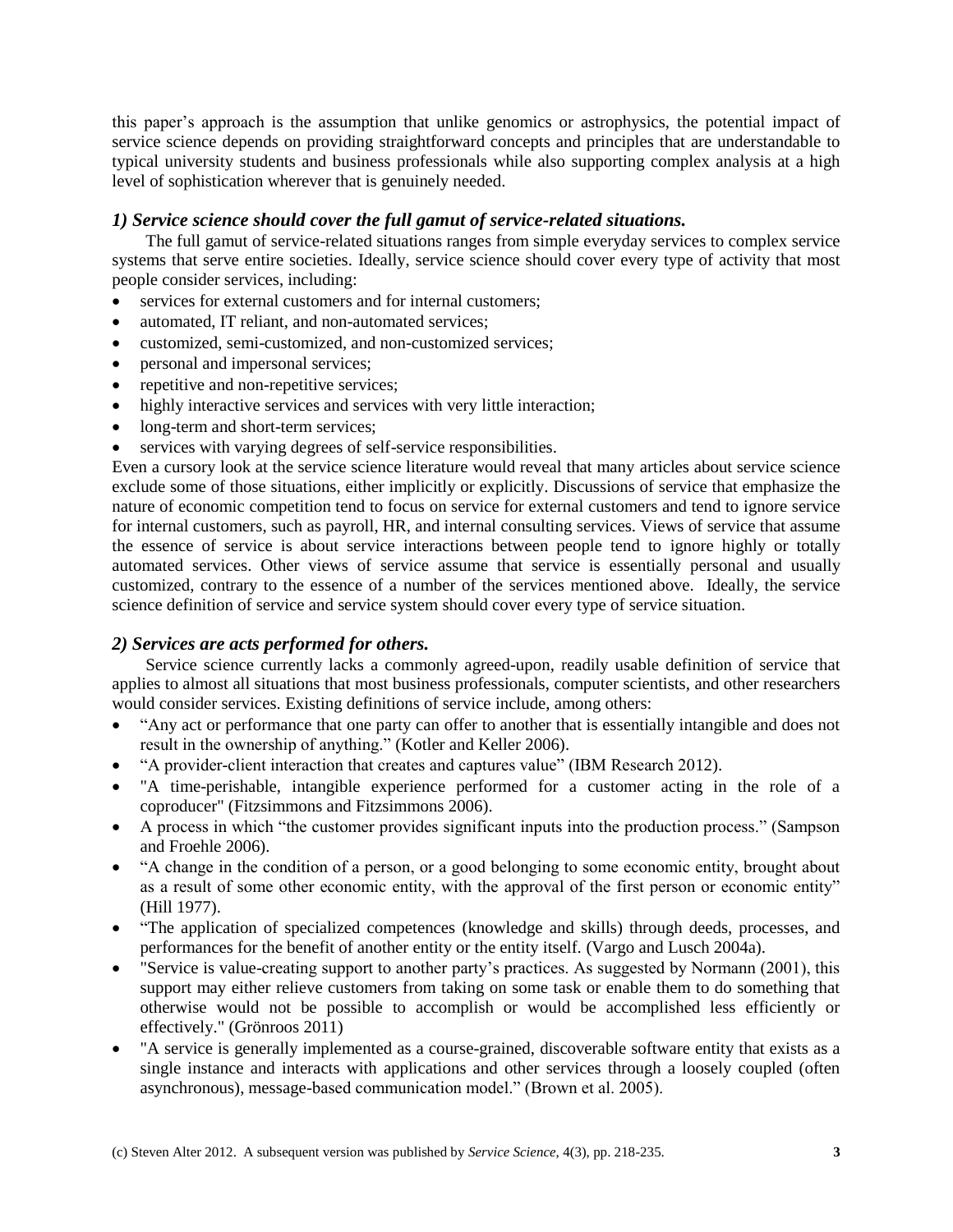We adopt a simple, dictionary-like definition of service from Alter (2008b; 2010c). "Services are acts performed for others, including the provision of resources that others will use." To provide symmetrical treatment for human and automated services for people and services performed by one automated entity for another (such as Web services), a more general version of the definition is "Services are acts performed for other entities including the provision of resources that other entities will use."

Both versions of our definition are consistent with the idea in Ramirez (1999) that customer value includes labor saving value and enabling value. It applies to the three types of value configurations discussed by Stabell and Fjeldstad (1998), value chains, value networks, and value shops. It covers special cases such as self-service and automated services for people. In self-service, service providers provide resources that are used by customers performing self-service activities, whereby the service is the provision of resources, not the self-service activities. In automated services for people, machines perform the service activities. Both versions of the definition are consistent with most of the definition in Vargo and Lusch (2004a), except that our definition stipulates that services are acts performed for others. Thus, activities performed only for one's own benefit, such as cleaning one's own office or climbing a mountain, are not considered services unless those acts are performed in order that someone else will benefit.

#### *3) Every economic activity is a service.*

With our definition of service, any economic activity is a service because it involves purposeful action performed for the benefit of someone else (or something else, in the case of programs operating under service computing). Focus on services is still useful when thinking about almost any system in a business because it highlights service metaphors and characteristics often associated with service. Of special value are the numerous service-related design dimensions (Alter 2010d) that are potentially important but often overlooked when trying to design or evaluate systems in organizations, such as the extent of customer responsibility for service activities, the extent of co-production, and the extent to which activities are front stage or back stage.

By assuming that every purposeful action performed for the benefit of others is a service, our definition bypasses the longstanding inability to distinguish between products and services in a way that is genuinely valuable for designing service systems. Instead, the definition accepts the foundational premise from SDL that "goods are distribution mechanisms for service provision" (Vargo and Lusch 2004a), according to which distinctions between products and services may not be fundamental for understanding how value is delivered. If a service is an act performed for others, then the production of physical things can be viewed as services. Consistent with Vargo and Lusch (2004b), our definition of service does not rely on characteristics often associated with service, such as intangibility, customization, simultaneity of production and consumption, time-perishability, or involvement of customer interactions or experiences.

Several other implications of our definition are noteworthy. First, the most direct recipients of services may not perceive their value. For example, a student may not perceive the value of a classroom exercise; an addicted individual may not perceive the value of a treatment; a taxpayer may not perceive the value of tax-related services by tax agencies. These examples illustrate that most service systems have multiple types of customers with disparate or even conflicting interests. In addition, since laws and ethical codes differ from place to place and time to time, an assumption that services must be legal or ethical would imply that a lawyer or ethicist might be required to determine whether something is a service.

#### *4) Product vs. service is best viewed as a set of design dimensions, not a simple dichotomy.*

In relation to service analysis and design in real world situations, definitional distinctions between products and services are much less important than design characteristics that are continuous variables on dimensions ranging from product-like to service-like. In this context, product-like implies a greater concentration of characteristics often associated with products, such as tangibility, durability, and ownership, whereas service-like implies a greater concentration of characteristics associated with services. An offering typically viewed as a product may have many service-like features, and vice versa.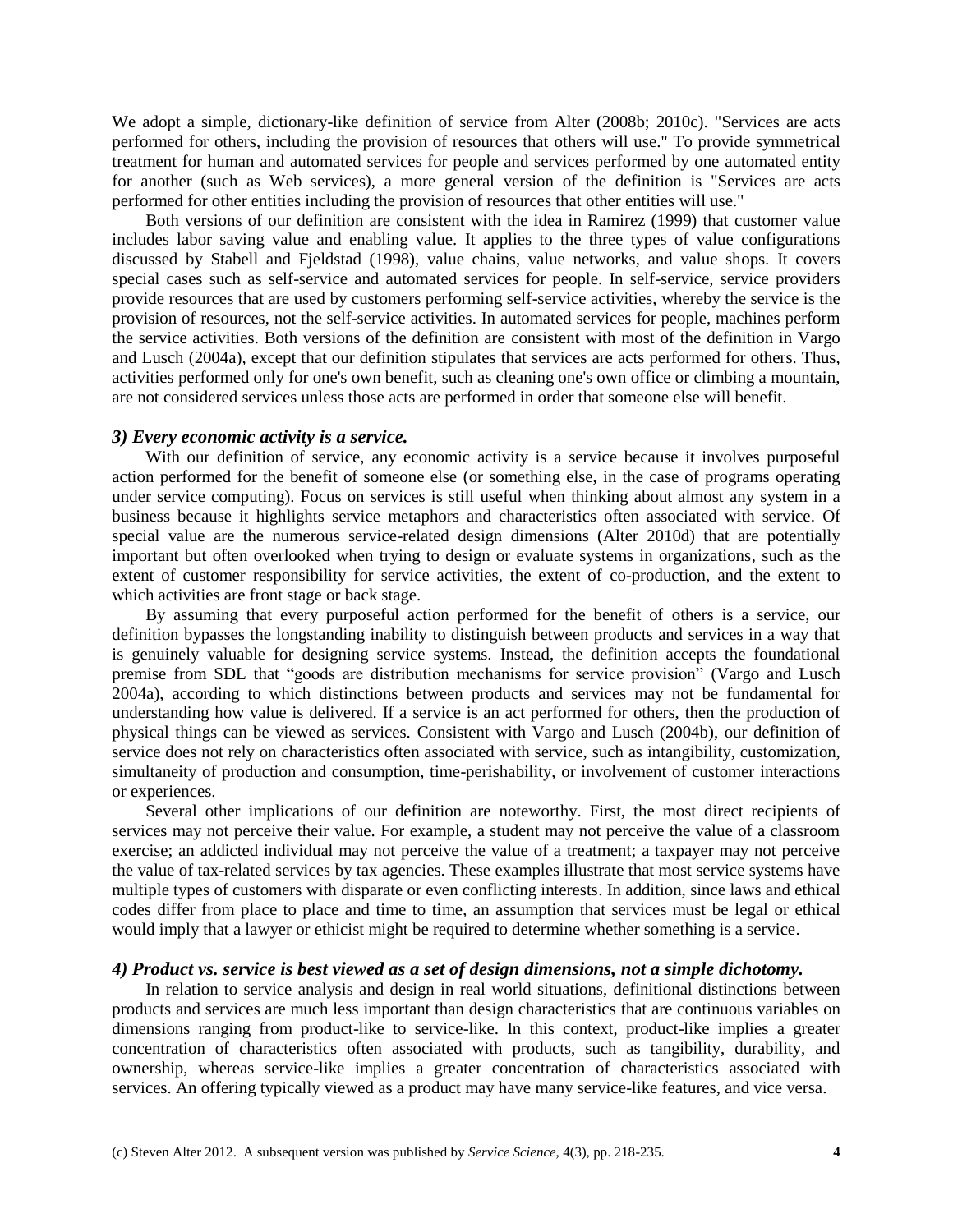Consider a series of related educational offerings: a traditional textbook, an online version, an online version with interactive exercises, an online version with interactive exercises and interaction with an expert, and, finally, an interactive person-to-person tutorial by an instructor. Each successive modification transforms the product-like book into something that is more service-like until the last approach is clearly a service. Similarly, provisioning of meals can be made more product-like by moving toward prepackaged fast food meals; it can be made more service-like by moving toward a fine dining experience that still consists of tangible things delivered to customers. Many similar examples involve various forms of information distribution, medical care, and many kinds of work that are performed for customers.

Accordingly, it is unnecessary for the metamodel to differentiate between products and services. Instead, the metamodel gives the name "product/service" to anything that is produced by a definable activity in a service system. It treats an entire service system's products/services as whatever the service system's customers receive, use, and/or benefit from in a direct way. On the other hand, the metamodel recognizes characteristics that are often associated with products or services, such as commodity versus customized, tangible versus intangible, and personal versus impersonal. It treats such distinctions as continuous design dimensions, essentially characteristics of a specific product/ service.

The design dimension related to co-production of value is of special interest because co-production or co-creation of value is viewed as essential in SDL and is treated by Sampson and Froehle (2006) as a defining characteristic of service. From our viewpoint, it is more useful to follow Grönroos's (2011) view that co-creation of value is optional, and to recognize a continuum from minimal through extensive cocreation by the customer:

- The customer does nothing.
- The customer provides a request for service but does little else (minimal level of co-creation)
- The customer participates in parts of service fulfillment processes (beyond specifying requirements)
- The service occurs through multiple service interactions including direct participation by customers.
- A self-service approach is used, whereby the customer performs self-service processes and activities using resources provided by the service provider.

For understanding, analyzing, and improving specific product/service offerings, the interesting question is not whether value is co-produced, but rather the extent to which the customers are or should be coproducers or co-creators of value. The changes might move toward more co-creation or less. For example, customers who just want something to be done would try to minimize the extent of co-creation (e.g., services such as cleaning houses or shoveling snow). In contrast, customers who want to be involved might find ways to engage more directly with service providers whom they find interesting or inspiring.

#### *5) Service systems are work systems.*

We define service system as a work system that produces services, i.e., that performs acts for others, which may include producing physical things and/or information. The work system framework in Figure 1 identifies nine elements for understanding a work system. These elements constitute the core of a systems analysis method for business professionals called the work system method (Alter 2006; 2008a; 2008b).

A work system is a system in which human participants and/or machines perform processes and activities using information, technology, and other resources to produce products/services for internal or external customers. All work systems that produce something for the benefit of others are service systems whether or not economic exchange is involved (e.g., service systems directed internally within organizations). Placement of the customer at the top of the work system framework reflects the work system's goal of producing products/ services for customers, rather than just performing activities. All of the elements of the work system framework will be reinterpreted in the more detail-oriented service system metamodel explained later. The work system framework has proven effective at a summary level of understanding. Experience with hundreds of analyses based on the work system framework shows that the metamodel could be used as the basis of tools designed to clarify details that are not important at a summary level.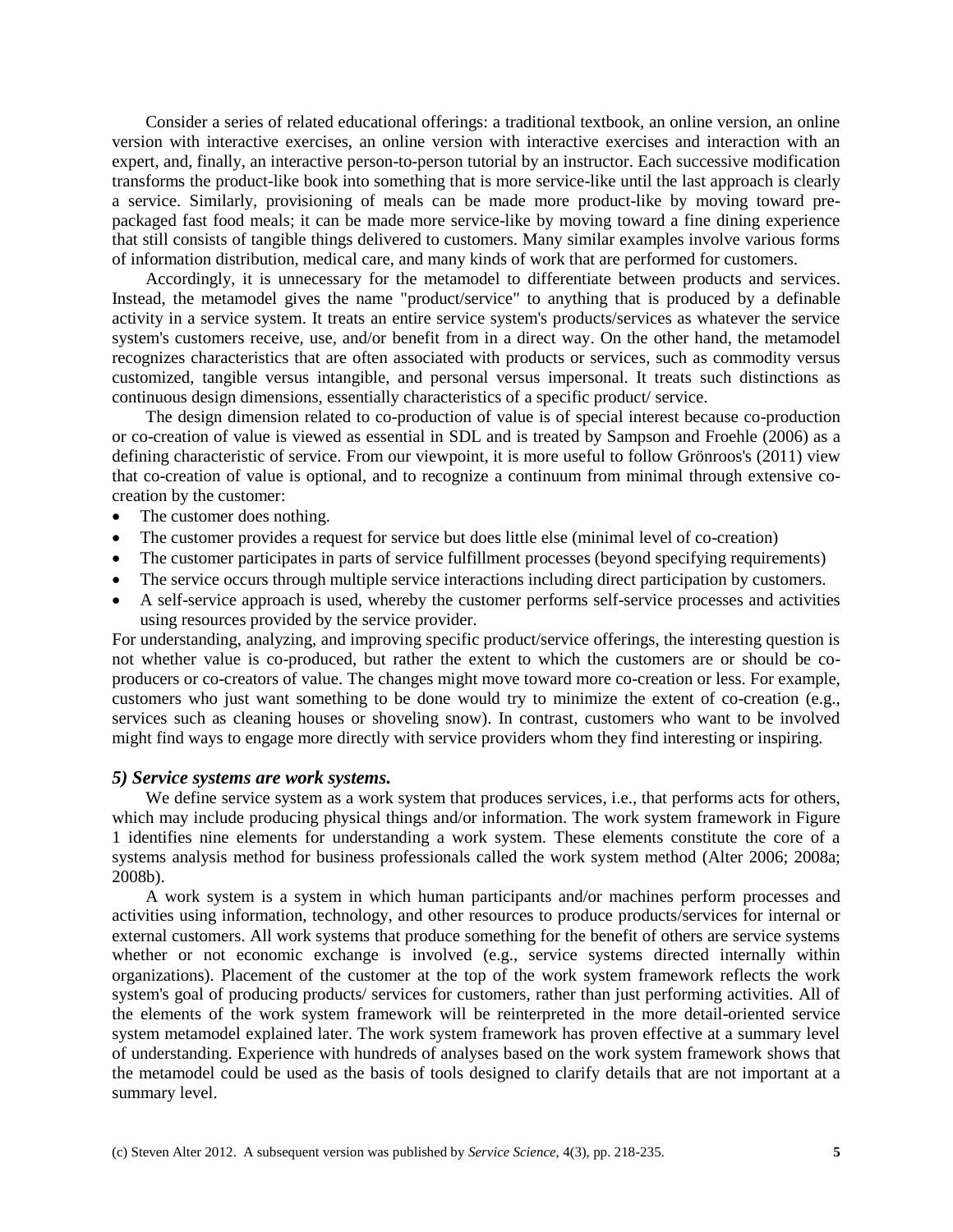Since a service system is a work system, the nine elements of even a basic understanding of a service system are the same as the elements for understanding a work system. Table 1 defines each of the nine elements of the work system framework as though they are elements of a service system. The remainder of this paper uses the term service system except where it is necessary to use the term work system as part of an explanation of the origin of the ideas.



Table 1: Definitions of elements of a service system based on the work system framework and viewing a service system as a work system (based on Alter (2006; 2008a)

**Customers**. Customers are recipients of a service system's products and services for purposes other than performing provider activities within the service system. External customers are service system customers who are the enterprise's customers, whereas internal customers are service system customers who are employed by the enterprise, such as customers of the enterprise's service system for payroll. Customers of a service system may be active participants in the service system (e.g., patients in a medical exam, students in an educational setting, and clients in a consulting engagement). In other situations, customers request service activities and play no other role in the service system. The image of "the customer" is largely an illusion for many important service systems that have different customer types whose interests are different and possibly divergent, such as a medical service system that serves patients, but provides information for insurance companies, government agencies, and other external customers. The distinction between direct beneficiary and paying customer is important wherever service systems are evaluated, at least partially, by paying customers who are not service beneficiaries.

**Products/services**. Service systems exist to produce products/services for internal or external customers. The term product/service is used because outputs of most service systems exhibit a combination of product-like and service-like characteristics. Product/services are received and used by customers within the service system, within other service systems, or outside of the context of service systems (as when a service system's customers do not use its products/services for the benefit of others).

**Processes and activities**. The actions that occur within a service system are service activities. In some service systems those activities constitute a process because they have a clear sequence whose individual steps are performed using defined methods. Other service systems include service activities that may be performed in different ways and in different orders depending on the judgment of the participants.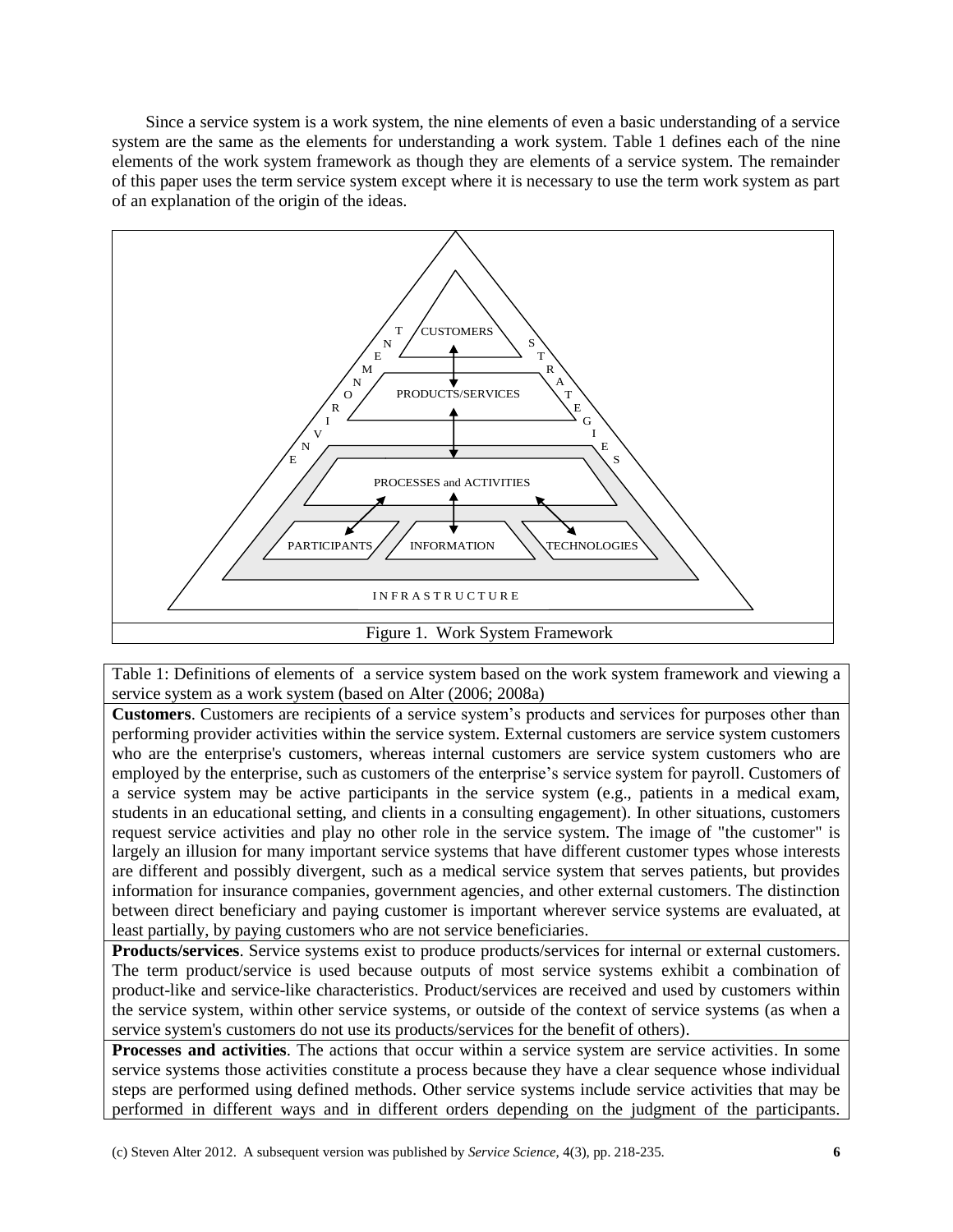Activities within a service system are assumed to be the activities that actually occur, rather than the activities that are supposed to occur. These activities include workarounds that often become part of organizational routines (Feldman and Pentland 2003) when prescribed activities are too cumbersome to perform or cannot be performed due to inadequate resources or transient problems.

**Participants.** Participants are people who perform activities within a service system, including both users and non-users of IT. Failure to include participants and their characteristics in service system analysis and design automatically would omit important sources of variation in the results. Inclusion of the term *participant* instead of the term *user* avoids ignoring important participants who do not use computers and minimizes confusion from referring to stakeholders as users, whether or not they actually use the technology in a service system. Customers participate in service systems to differing extents.

**Information**. All service systems use and/or create information, which in the context of service systems can be expressed as informational entities that are used, created, captured, transmitted, stored, retrieved, manipulated, updated, displayed, and/or deleted by processes and activities. Typical informational entities include orders, invoices, warranties, schedules, income statements, reservations, medical histories, resumes, job descriptions, and job offers. Informational entities may contain other informational entities. For example, orders may contain line items and documents may contain chapters.

**Technologies**. Almost all significant service systems rely on technology, which may take on one of two operational forms, 1) tools that are used by service system participants and 2) automated agents, hardware/software configurations that perform totally automated activities. That distinction is crucial as service systems are decomposed into successively smaller subsystems, some of which are totally automated.

**Environment**. Factors in a service system's environment may have direct or indirect impacts on its performance, aspiration levels, goals, and requirements for change. A service system's environment includes the relevant organizational, cultural, competitive, technical, regulatory, and demographic environment within which the service system operates, and that affects the system's effectiveness and efficiency. Organizational aspects of the environment include stakeholders, policies and procedures, and organizational history and politics, all of which are relevant to the design of many service systems.

**Infrastructure**. Infrastructure includes relevant human, informational, and technical resources that are used by a service system but are managed outside of it and are shared with other service systems. From an organizational viewpoint, such as that expressed in Star and Bowker (2002), infrastructure can be subdivided into human infrastructure, informational infrastructure, and technical infrastructure, all of which can be essential to a service system's operation.

**Strategies**. Strategies are conscious allocations of resources to achieve goals. Strategy levels that are relevant to service systems include enterprise strategy, organization strategy, and service system strategy. In general, strategies at the three levels should be in alignment, and service system strategies should support organization and enterprise strategies. Unfortunately, strategies at any of the levels may not be articulated or may be inconsistent with reality or with beliefs and understandings of important stakeholders.

Our definition of service system overlaps with the definition in the glossary of the CMMI (Capability Maturity Model Integration) for Services, version 1.3 (Software Engineering Institute 2010): "an integrated and interdependent combination of component resources that satisfies service requirements. A service system encompasses *everything* required for service delivery, including work products, processes, facilities, tools, consumables, and human resources. Note that a service system includes the people necessary to perform the service system's processes."

In contrast to our definition, a number of service system definitions and related connotations in previous issues of *Service Science* rely more directly on concepts associated with SDL (Vargo and Lusch 2004a).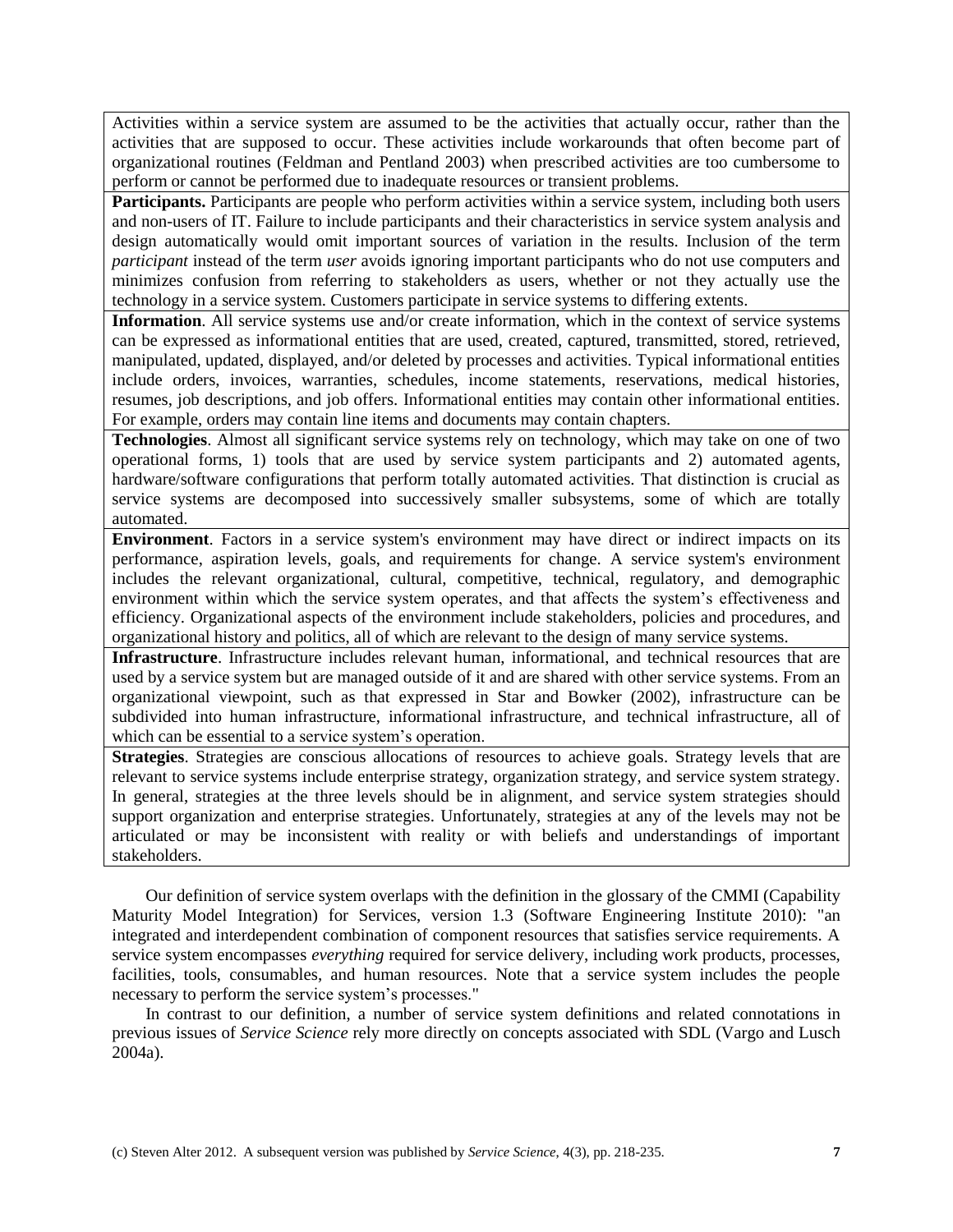- "Service Science defines service as *value co-creation phenomena* that occur when service system entities interact according to value propositions that guide the application of competence for mutual benefit." (Spohrer et al. 2010).
- "The foundations of service systems are: 1) a dynamic configuration of resources; 2) a set of value co-creation mechanisms between suitable entities; 3) an application of competencies-skillsknowledge of any person(s) in job or stakeholder roles; 4) an adaptive internal organization responding to the dynamic external environment; 5) learning and feedback to ensure mutual benefits or value co-creation outcomes. Thus "Service systems are open systems capable of improving: a) the state of another system through sharing or applying its resources; b) its own state by acquiring external resources" (Spohrer et al. 2010).
- "The smallest service system centers on an individual as he or she interacts with others, and the largest service system comprises the global economy. Cities, city departments, businesses, business departments, nations, and government agencies are all service systems. Every service system is both a provider and client of service that is connected by value propositions in value chains, value networks or value-creating systems (Normann 2001)." (Maglio and Spohrer (2008), cited by Vargo and Akaka (2009))

The SDL approach to service systems tends to be quite abstract, focuses on economic exchange rather than business operations, and treats anything from an individual to the global economy as a service system (Alter 2011a). Concepts such as co-creation of value, value proposition, shared information, and reciprocal service provision sometimes seem overstated for everyday service systems such as those mentioned earlier. Also, assumptions about mutual benefit sometimes seem exaggerated, as in service situations with conflicting motives, ambiguous or intentionally misleading value propositions (e.g., advertising), information asymmetry, and where service beneficiaries are not paying customers and may have neither information nor decision rights for choosing among value propositions from different service providers. This paper's more operational definition of service system is easier to apply across a wide range of service situations. On the other hand, it does not try to address the challenge of characterizing the nature of economic exchange.

#### *6) Service system analysis and design should recognize conflicting stakeholder interests.*

Each of the typical services mentioned at the beginning of this section has multiple customer and stakeholder groups, often with conflicting perceptions of the need for and quality of various things produced by the service system. Thus, the frequently encountered concept of "the customer" is often insufficient for describing, designing, or evaluating service systems. It is more realistic to assume that sociotechnial service systems often have multiple customer groups and stakeholders whose interests may conflict.

At minimum, interests of customers often conflict with interests of providers because customers are most concerned with characteristics of whatever they receive from a service system (e.g., cost, quality, reliability), whereas providers are also concerned with the system's efficiency. While an idealized service system should provide excellent service in an internally efficient manner, organizing for internal efficiency may reduce responsiveness to customers and may increase their costs. For example, an organization's accounts payable system may be designed to maximize the efficiency of accounts payable clerks within the general constraint of paying the bills on time. From the viewpoint of that service system's customers, immediate payment upon receipt of the invoice would be more convenient and more profitable.

There also may be goal conflicts between different groups of customers. For example, an information system that provides up-to-the-minute operational results may satisfy top management's desire to have current information, but may cause problems for lower-level employees, who would rather be able to analyze their own operational results before having to respond to inquiries from managers who receive the same data at the same time. In contrast with that simple example, complex supply chains and complex service systems in society, such as water systems, transportation systems, and medical systems, have many different customer groups with significantly different concerns.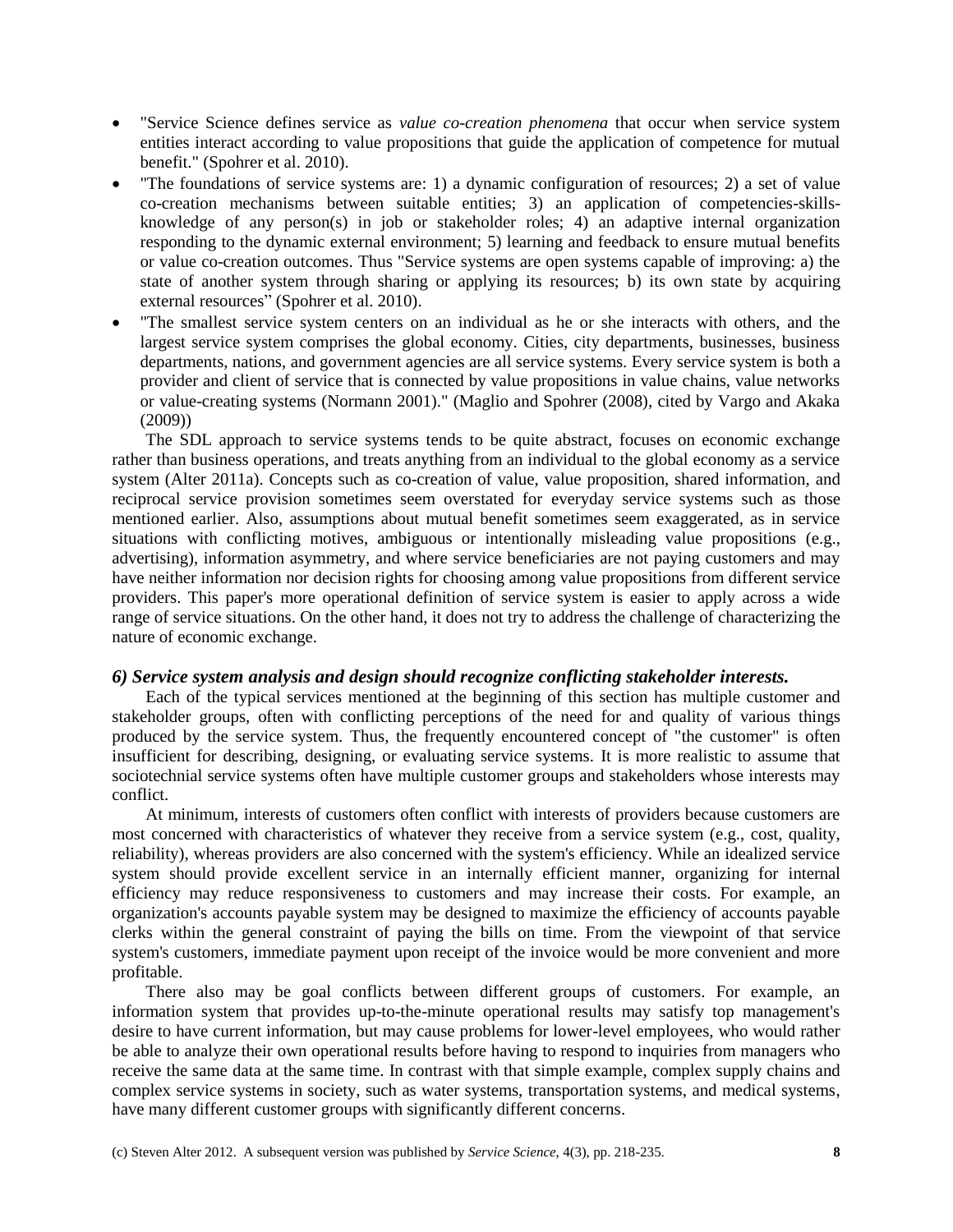# *7) Service system analysis and design should recognize impacts of human intentions, capabilities, and variability on service quality.*

Service system designers and participants are humans whose intentions, capabilities, and performance variability may affect service quality in many important ways. Issues related to human variability, motivation, information asymmetry, moral hazard, workarounds, bricolage (making do with whatever is available), and emergent change abound in the organizational behavior and sociotechnical systems literature. Exceptional dedication and effort may generate outstanding results even with relatively poor resources; inattention and lackadaisical effort may lead to mediocre results even with the best resources; personal agendas may undermine service system designs regardless of the level of resources. Consequently, careful description, design, or evaluation of a service system should clarify underlying assumptions about service system participants because any of the following might describe reality:

- The relevant service systems are computerized entities that operate based on computer programs, and therefore do not have participants even though participants in other work systems created them and maintain them.
- Service system participants are dutiful components of service systems who will perform specified processes and activities consistent with designers' intentions and management's goals.
- Service system participants are fallible components of relatively fragile service systems that cannot control participants' activities directly, but only guide those activities through a combination of training, incentives, punishments, monitoring, and feedback. Service system participants may have personal agendas and goals that differ from explicit or implicit goals of service systems and their designers and owners.

# *8) Service system analysis and design should recognize complementary systems within value constellations.*

Normann and Ramírez (1994) extended Porter's (1985) idea of value chain analysis with the concept of *value constellation*, where "value is coproduced by actors who interface with each other. They allocate the tasks involved in value creation among themselves and to others, in time and space, explicitly or implicitly. ... Co-producers constantly reassess each other, and reallocate tasks according to their own views of the competitive advantage they perceive each other to have." (p. 54) In service system terms, a value constellation is a combination of service systems that operates across different enterprises to satisfy customer needs. Unlike a supply chain whose basic structure follows a multi-layer bill of materials even if some of the suppliers may change, value constellations for services are assumed to exhibit occasional redefinition and reallocation of responsibilities as new players create new offerings that may replace or repackage existing activities. Extensions of that idea appear in various strategy-oriented discussions of value configurations, such as Stabell and Fjeldstad (1998) and Tapscott et al. (2000).

A given service system may be part of many different value constellations. For our purposes, a value constellation is a set of complementary service systems whose individual operation and interactions contribute to an identifiable type of service for an identifiable group of customers. The idea of value constellation is of great potential importance in service science because few if any firms can provide all resources that are needed to support value creation by their customers. Detailed attempts to locate service systems within value constellations would go beyond merely identifying outsourced or "out-tasked" activities. It would take more of a system view, and would focus on service system characterizations of both the value constellation itself and the various service systems that it includes.

# **Metamodel for Service System Analysis and Design**

The service system metamodel in Figure 2 (Alter 2011b) is based on the eight premises above.

1) It covers the full gamut of service-related situations, including services for external customers and for internal customers; automated, IT-reliant, and non-automated services; customized, semi-customized,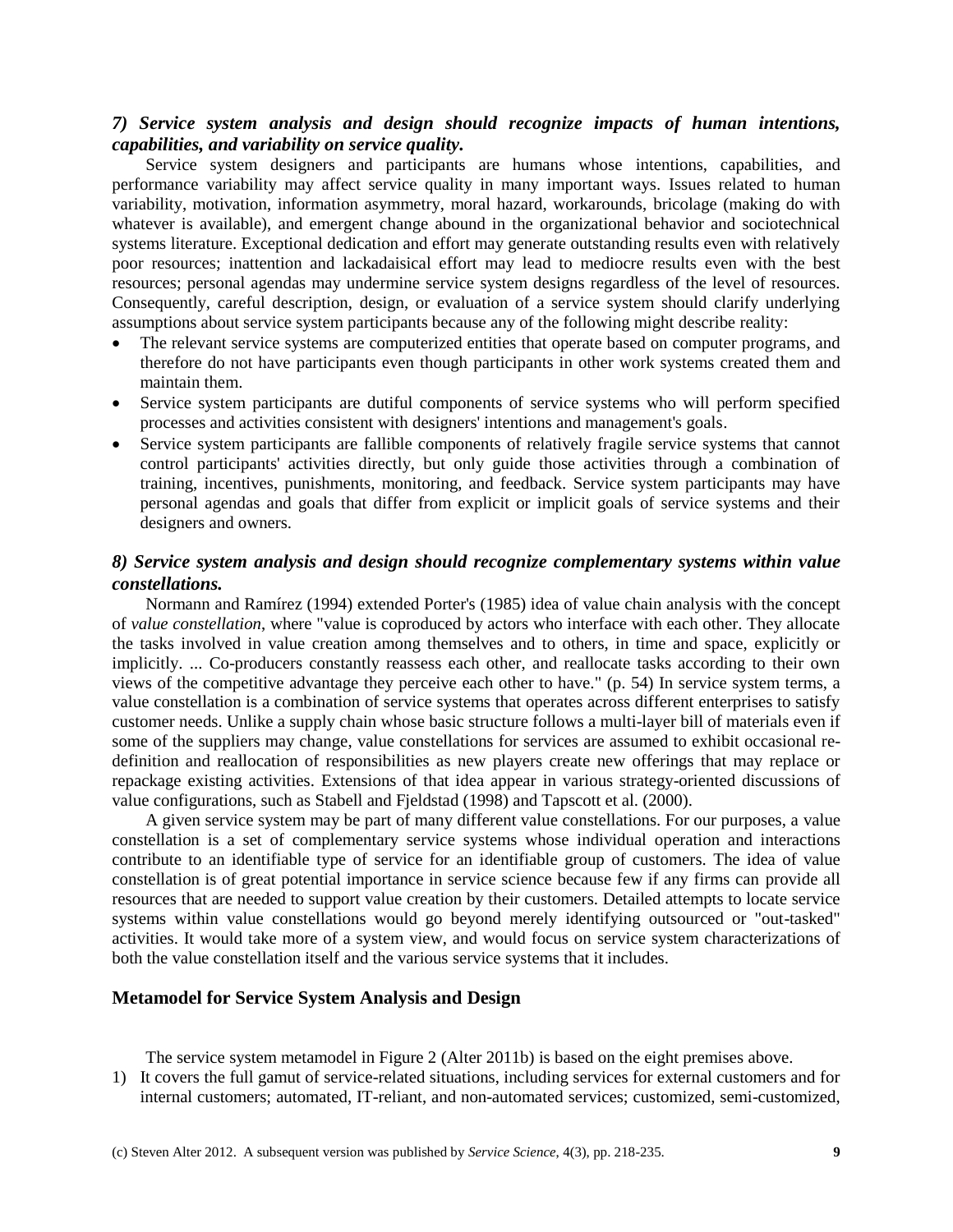and non-customized services, and so on. It supports decomposition of sociotechnical service systems into smaller service systems, some of which may be totally automated.

- 2) It views services as acts performed for others (which might be other entities in the case of totally automated services).
- 3) It treats every economic activity as a service, even though that premise is not central to its purpose of representing operational service systems.
- 4) It views product vs. service as a continuum, not a dichotomy. It does that by including an entity type called product/service that has many design dimensions and other characteristics.
- 5) It treats service systems as work systems by defining many of its entity types as reinterpretations of elements of the work system framework (Figure 1).
- 6) It recognizes conflicting stakeholder interests by including service system environment, organization environment, and enterprise environment, each of which may include non-customer stakeholders along with culture, history, policies, competition, and other aspects of the surrounding environment.
- 7) It recognizes quality-related impacts of human intentions, capabilities, and variability by including an entity type called *participant* and assuming that attributes of participants include skills, knowledge, incentives, interests, and other characteristics that affect human action.
- 8) It views service systems as components of value constellations.

The service system metamodel in Figure 2 revises and extends a work system metamodel (Alter 2010a) that was developed to support more detailed analysis than is afforded by the work system framework. That framework is effective as the basis for preliminary analysis of IT-reliant service systems, but is less effective as a tool for more detailed analysis. The work system metamodel provided clarifications concerning topics such as why goals were not mentioned explicitly in the work system framework, how customers can be participants, the relationship between participants and users, and the possibility of largely symmetrical treatment of sociotechnical work systems and totally automated work systems. Each element of the work system framework is represented in the metamodel, although most are re-interpreted in a more detailed way. For example, information becomes informational entity, technology is divided into tools and automated agents, and activities are performed by one of three types of actors. As in the work system metamodel, the service system metamodel in Figure 2 uses shading to distinguish between re-interpretations of elements in the work system framework and other concepts that are not in the work system framework.

**Entity types in the metamodel**. Representation decisions in the metamodel attempt to maximize understandability while revealing potential omissions from a service system design process. The metamodel uses an icon for "composition" (see legend at the bottom of Figure 2) to identify elements that are likely to be decomposed into smaller elements in some analysis and design situations. It names relationships and uses the pointed end of "<" and ">" to indicate the direction of relationships.

Each entity type in the metamodel has numerous attributes that are not shown in the metamodel but that might be shown in a second level in a more detailed representation (e.g., as attributes of a class in a UML class diagram). Many entity types have multiple goals, characteristics, metrics, and relevant principles that cannot be displayed in a one-page representation but could be included in a computerized representation that could be displayed based on a user's information needs. For example, attributes of a participant include various types of knowledge and skills, level of motivation, and incentives. An informational entity's attributes related to size, form, coding scheme (if any), precision, and accuracy depend on the type of informational entity (e.g., database or document). Most entity types have at least several goal attributes that may be mutually inconsistent in any specific situation. For example, the role non-customer participant may have a daily output goal but may also have other goals related to error rate, responsiveness to the service system's customers, or other aspects of quality.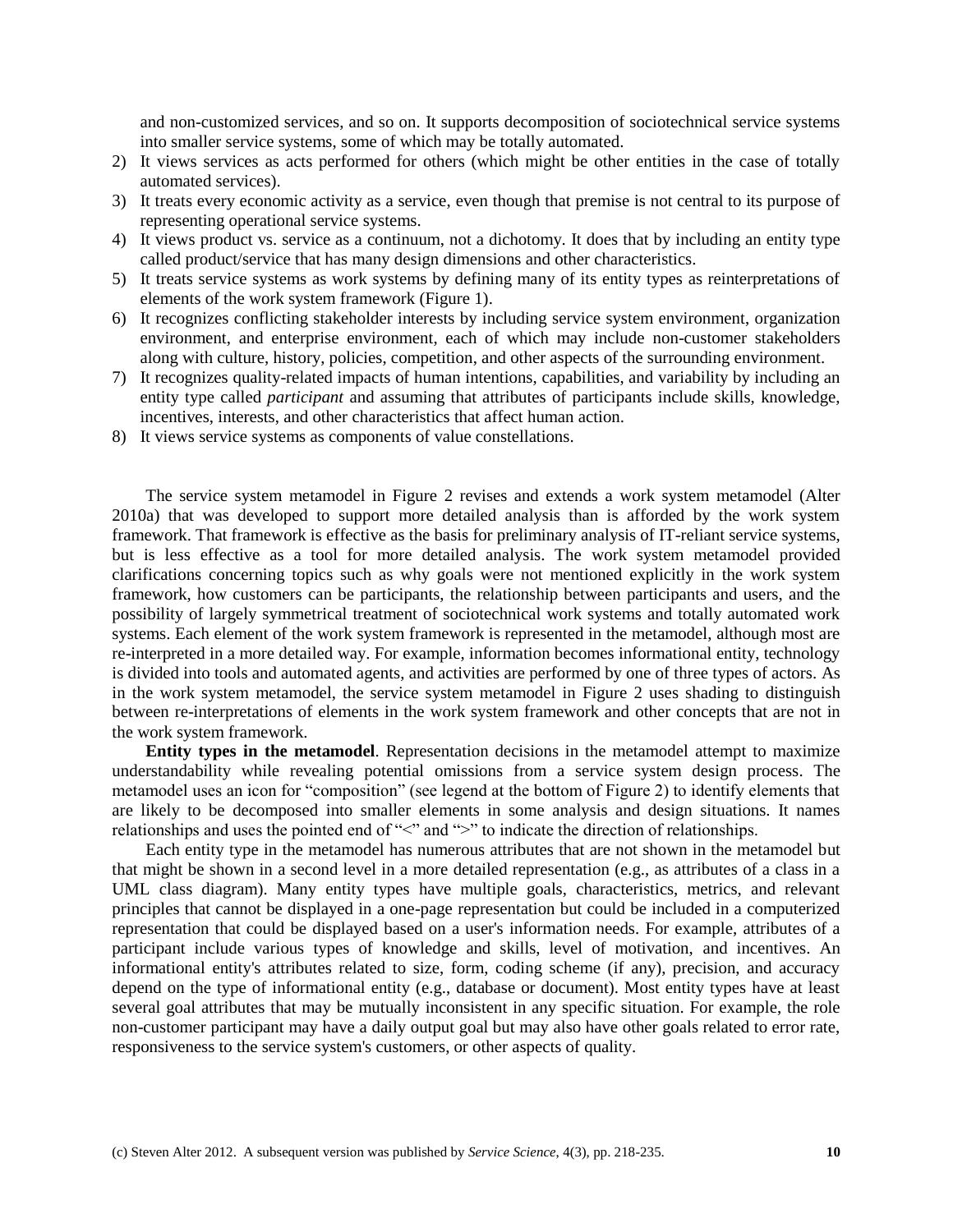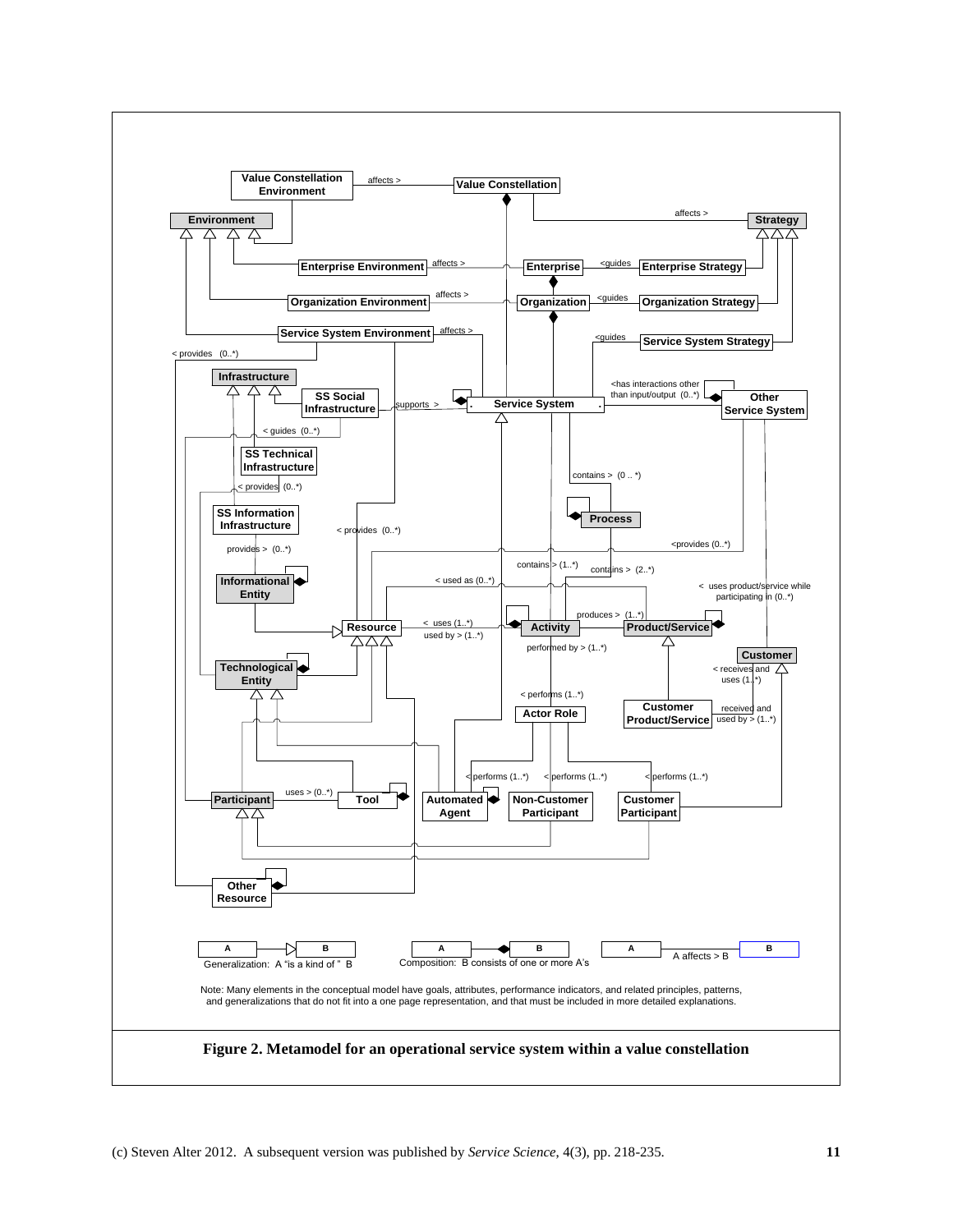**Integrating service activities, service systems, and value constellations**. The metamodel for service system analysis and design in Figure 2 covers three levels:

- service activities: methods and other details of specific service activities within service systems
- service systems as a whole, and their immediate relationships to and interactions with their customers and other systems that affect them
- value constellations: representing the role of a service system within broader value constellations.

The revision of the work system metamodel (Alter 2010a) that produced the service system metamodel in Figure 2 started with terminology changes, such as replacing the term *work system* and its abbreviation WS with the term *service system* and its abbreviation SS. Value constellation and value constellation environment were inserted at the top center of the metamodel. The metamodel says that a value constellation consists of one or more service systems, that a value constellation's environment affects the value constellation, that a value constellation's environment is part of the environment that might be considered when designing a service system, and that the value constellation might affect strategy at any of three levels: enterprise strategy, organization strategy, and service system strategy. A value constellation is assumed not to have a strategy because it consists of many semi-independent service systems that are not centrally controlled and that will change and evolve based on their owners' priorities.

**Resources, structure, and intention**. Figure 2 is organized to emphasize the interplay of resources, structure, and intentions. In general, the metamodel is laid out with resources on the left side, structural and operational elements in the middle, and elements related to intention on the right. The central elements in the metamodel are the service system itself (upper middle), activities that it performs (lower middle), and relevant value constellations (top middle).

Resources for a service system include participants, technological entities, informational entities, and other resources used by activities. Non-human resources might be produced by previous activities within the service system, or might come from other service systems, from the environment, or from any of three components of the infrastructure. The entity type "other resources" refers to noteworthy resources that are not informational entities, technological entities, or human participants. Examples include office buildings, transportation equipment, and natural resources such as a sunny climate, which might be very important for service systems in a resort hotel.

Structure starts with the value constellation, enterprise, and organization. Value constellations contain a number of service systems. Value constellations constitute part of a service system's environment and affect the strategies of the enterprise, organization, and service system itself. Organizations consist of service systems that may or may not include a well-defined process but that must contain at least one activity. Each activity is performed by one or more actor roles including noncustomer participant, customer participant, and automated agent.

Concepts related to intentions that are visible in the metamodel include product/service, customer, and strategy. Strategies summarize intentions for using resources to produce products/services. Product/service and customer appear on the side for intention because the purpose of a service system is to produce products/services for its customers. Other concepts related to intentions such as goals, metrics, characteristics, and incentives are relevant to service systems but are not shown in Figure 2. Instead, they are treated as attributes of specific elements or relationships.

**Impacts of other service systems**. Research related to interactions between tasks or systems has studied topics such as task interdependency (Thompson 1967), coordination theory (Malone et al., 1999; Crowston et al. 2006), and loose coupling theory (Orton and Weick 1990). The most obvious interactions between service systems are related to inputs and outputs, i.e., receipt and consumption of resources provided by other service systems and the production of products/services for use by other customers associated with other service systems. The metamodel includes an entity type called "other service system" and other types of interactions (labeled as "interactions other than input/output") because such interactions may be important in designing service systems. Such interactions include sharing of human participants and other resources, various forms of interference that occur accidentally, and requirements that one service system may impose on another, either implicitly or explicitly (Alter 2010a; 2010b).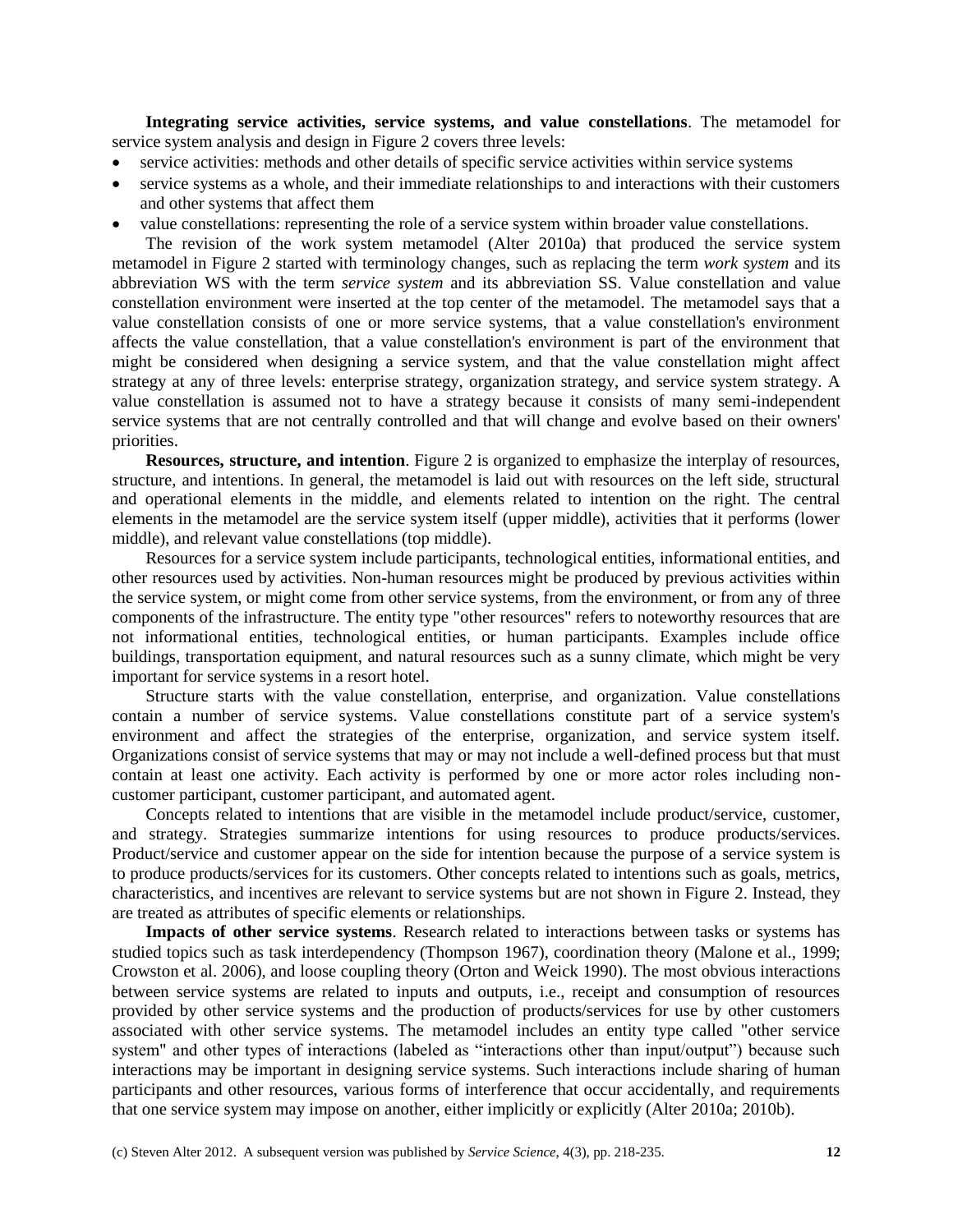#### **Example Illustrating Three Levels of Analysis and Design**

Within this paper's page limits it is impossible to explain the rationale for each representation choice in the metamodel, including naming of entity types and relationships between entity types. Since the elements of the work system framework were defined in Table 1 and since the metamodel specifies relationships that are reasonably clear, our next step is to illustrate how the metamodel can be used in the three levels that were mentioned earlier: service activities, service systems, and value constellations. We use a simplified example related to payment for medical services provided in a small medical clinic in the United States. This example is a combination of several different real world situations (e.g., Fuhrmans 2007; Emanuel 2011).

The example involves a medical clinic whose patients have medical insurance that covers at least part of most medical services. Different patients have different insurance policies from different insurance companies that cover different services and provide different levels of payment to different groups of physicians. After providing medical services for a patient, a doctor fills in a paper form identifying the services that were provided and the length of the office visit. In some, but not all cases, the doctor supplies industry-standard codes identifying specific services that were provided. In some cases the doctors "adjust" service codes based on known payment policies of specific insurance companies. In some cases they may not know the service codes or maybe unsure whether the services are covered by the patient's insurance. The clinic's billing specialists record this information using medical billing software. In unusual cases they may have difficulty figuring out which codes are applicable. At the end of each day the office sends the entire day's billing information to a recently formed billing company that was created as an intermediary between small clinics and large insurance companies. The billing company's medical billing specialists examine the information from the clinic, correct some bills, call for clarifications of other bills, and forward the adjusted bills to the insurance company. The insurance company's medical billing specialists decide whether each billed service is covered by the patient's insurance, and at what level of payment. Doctors and patients receive notifications of payments to doctors and additional amounts due from patients.

Consistent with all eight premises that were discussed earlier, the service system metamodel guides description of this situation at three levels:

- **Value constellation**. Analysts focusing on the highest level of overview are interested in the relevant value constellation, which consists of service systems including providing medical services at the clinic, creating initial bills at the clinic, inspecting and adjusting the bills at the billing company, and determining payments at the insurance company. The limited knowledge of the billing staffs in small clinics created the opportunity for billing companies to play a new intermediary role in the value constellation. It is possible that future legislation will expand, diminish, or eliminate the role of such intermediaries or of insurance companies.
- **Service system**. Analysts focusing on specific service systems within the value constellation can use the metamodel's description of a service system in terms of concepts such as process, activity, actor role, participant, informational entity, and technological entity.
- **Service activity**. Analysts focusing on each activity in detail can use the metamodel's guidance for identifying all resources that an activity uses and all products/services that it creates, some of which will be resources for subsequent activities.

Table 2 summarizes the value constellation as though it were a single service system. In looking at the value constellation in more detail, each of the steps listed in Table 2 under "major processes and activities" could be represented as a separate service system on its own right by identifying in more detail exactly how those processes and activities are performed. Successive decomposition of each of those service systems would eventually isolate totally automated subsystems that provide information or support decision making, thereby translating a general business-oriented view of the situation to the level of detail that programmers need in order to produce software. The metamodel treats the totally automated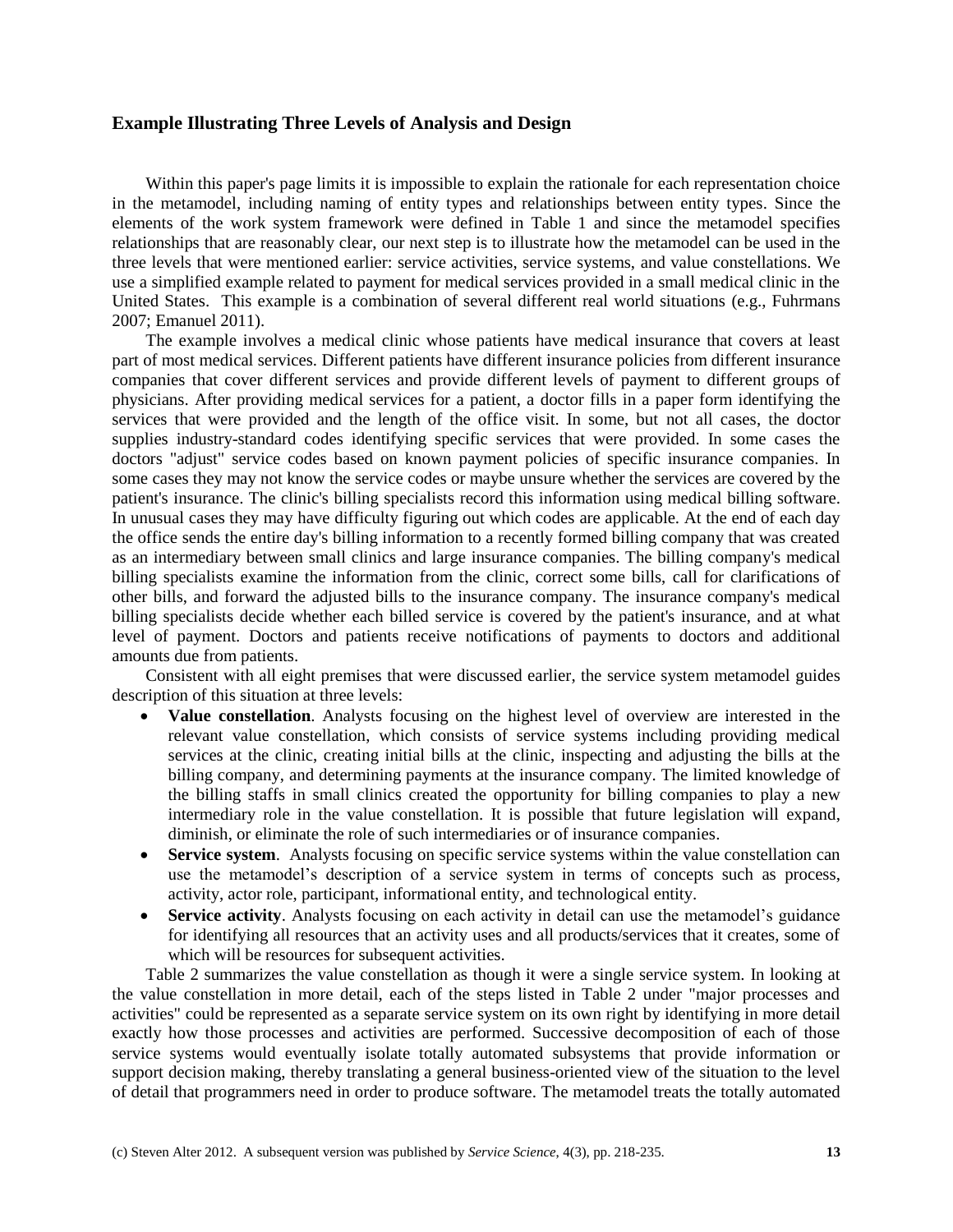subsystems as automated agents that are service systems on their own right, and therefore can be described using the metamodel.

Since a central goal of the metamodel is to support analysis and design for service systems, we will illustrate use of the metamodel by explaining how it applies to the three levels of analysis and design that were mentioned earlier. Encompassing all three levels within an integrated metamodel has several important advantages. First, it encourages consideration of big picture issues and detail-oriented issues, instead of focusing on one and essentially ignoring the other. In addition, it provides an analytical decomposition path from the higher levels to the lower levels, plus the corresponding traceability back to the higher levels.

| Table 2. Value constellation for medical payment determination, summarized as a single service system                                                                                                                                                                                                                                                                                                                                                                                                                                                                                                                                                                                                                                                                                                                                                                                                      |                                                                                                                                                                                              |                                                                                                                                                                                                                                                                   |                                                                                                                                                                     |  |  |  |
|------------------------------------------------------------------------------------------------------------------------------------------------------------------------------------------------------------------------------------------------------------------------------------------------------------------------------------------------------------------------------------------------------------------------------------------------------------------------------------------------------------------------------------------------------------------------------------------------------------------------------------------------------------------------------------------------------------------------------------------------------------------------------------------------------------------------------------------------------------------------------------------------------------|----------------------------------------------------------------------------------------------------------------------------------------------------------------------------------------------|-------------------------------------------------------------------------------------------------------------------------------------------------------------------------------------------------------------------------------------------------------------------|---------------------------------------------------------------------------------------------------------------------------------------------------------------------|--|--|--|
| Customers                                                                                                                                                                                                                                                                                                                                                                                                                                                                                                                                                                                                                                                                                                                                                                                                                                                                                                  |                                                                                                                                                                                              | Products/Services                                                                                                                                                                                                                                                 |                                                                                                                                                                     |  |  |  |
| Billing specialist at clinic (receives payment<br>$\bullet$<br>decision)<br>Patient (receives medical care and payment<br>decision)                                                                                                                                                                                                                                                                                                                                                                                                                                                                                                                                                                                                                                                                                                                                                                        |                                                                                                                                                                                              | Medical services for patient<br>$\bullet$<br>Initial bill for services rendered<br>$\bullet$<br>Adjusted bill produced by billing company<br>Payment decision by an insurance company<br>$\bullet$<br>Notification for doctor's billing specialist and<br>patient |                                                                                                                                                                     |  |  |  |
|                                                                                                                                                                                                                                                                                                                                                                                                                                                                                                                                                                                                                                                                                                                                                                                                                                                                                                            |                                                                                                                                                                                              | Major Processes and Activities                                                                                                                                                                                                                                    |                                                                                                                                                                     |  |  |  |
| Doctors provide medical services and fill in a paper form describing services rendered.<br>$\bullet$<br>Billing specialist at the clinic enters billing information using billing software.<br>$\bullet$<br>Billing specialist at the clinic sends a batch of bills to the billing company.<br>Billing specialist at the billing company analyzes and revises bills based on knowledge of medical billing<br>terminology and practices of patient's insurance company.<br>Billing specialist at the billing company transmits bill to insurance company<br>$\bullet$<br>Payment specialist at the patient's insurance company uses customized payment analysis software to analyze<br>bills and decide on payment to doctors and additional amount to be paid by patient.<br>Payment specialist at the patient's insurance company notifies doctor's billing specialist and patient of<br>payment decision |                                                                                                                                                                                              |                                                                                                                                                                                                                                                                   |                                                                                                                                                                     |  |  |  |
| Participants                                                                                                                                                                                                                                                                                                                                                                                                                                                                                                                                                                                                                                                                                                                                                                                                                                                                                               |                                                                                                                                                                                              | Information                                                                                                                                                                                                                                                       | Technologies                                                                                                                                                        |  |  |  |
| Doctors<br>Patients<br>Billing specialists at the clinic<br>Billing specialists at the<br>billing company<br>Payment specialists at the<br>insurance company                                                                                                                                                                                                                                                                                                                                                                                                                                                                                                                                                                                                                                                                                                                                               | Patient's medical history<br>$\bullet$<br>$\bullet$<br>rendered<br>Initial bill<br>$\bullet$<br>Revised bill<br>Provisions and coverage of<br>patient's insurance policy<br>Payment decision | Description of services rendered<br>Coded description of services                                                                                                                                                                                                 | Paper medical records for<br>$\bullet$<br>patients<br>Electronic billing system at<br>clinic and billing company<br>Claim analysis software at<br>insurance company |  |  |  |

**Level 1: environment, strategy, and value constellation**. Analysis and design of service systems needs to consider environment and strategy on three levels, enterprise, organization (e.g., department), and service system, plus relevant value constellations and the environment within which those value constellations exist. The related entity types appear in the upper part of the metamodel. Information and insights about the environment and about internal competences and capabilities can be used to reconsider the strategy of the enterprise, the organization, and the service system itself, and to evaluate whether strategies on the three levels are aligned. At all three levels, those strategies include value propositions for customers of the enterprise, organization, and service system, respectively, and internal strategies for using resources to produce products/services, including the extent of co-production. For externally facing service systems, consideration of value constellations calls for clarity about this service system's role in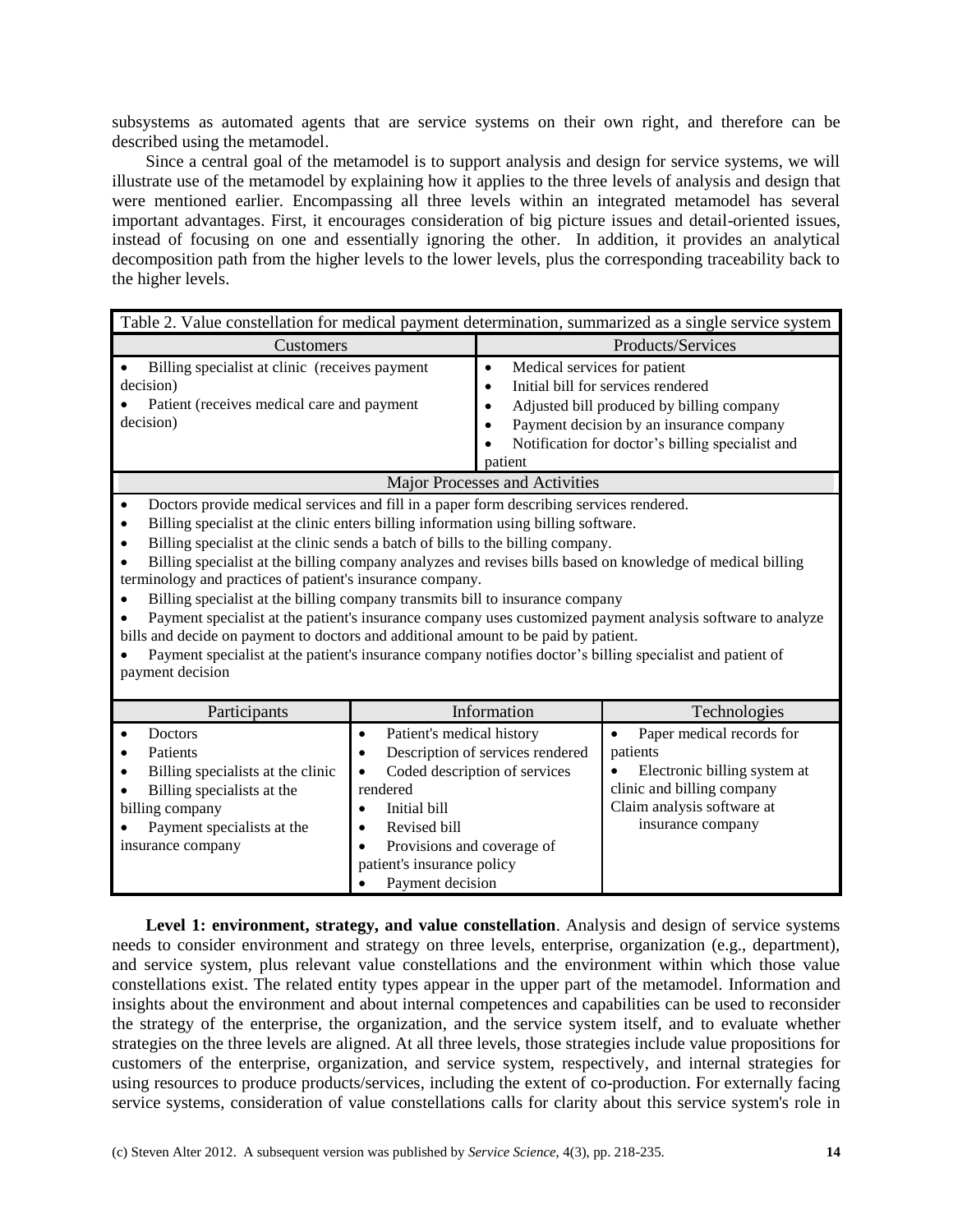each relevant value constellation and possibilities for playing that role more efficiently or effectively, perhaps by expanding or contracting that role. In the medical payments example, each enterprise in the value constellation is concerned about whether its operational roles might change, might be absorbed by other enterprises, or might disappear from the value constellation, as might happen with new health care legislation or regulations.

**Level 2: big picture view of the service system**. At a local level, a big picture view of the operation of a service system summarizes customer groups, primary products/services produced for those customer groups, processes and activities, participants, and information and technology that is used. Table 2 presented this type of summary for the simplified value constellation using the format of a "work system snapshot." (Alter 2006; 2008b) Similar tables can be produced for subsystems related to each of the steps in Table 2, such as the service system of producing the original bill at the clinic and the service system of deciding what to pay. Analysis at this level was pursued successfully in projects by MBA students discussed in Truex et al. (2010; 2011), which reported on observations related to 75 and then 301 management briefings, respectively. The briefings were written using a work system analysis template that was primarily at this second level of analysis. The template was organized around a work system snapshot and included a number of questions related to evaluating how well the work system was operating and how it might be improved. Notice that the work system snapshot is sufficient for understanding the scope of the system being summarized but does not specify essential details such as which information and technology are used for each step and what is produced by each step. Those details require the more focused representation outlined by the metamodel.

**Level 3: service activities and other operational specifics**. As illustrated by Table 3, a more detailed view is required to clarify specifics that must be understood in order to create and maintain an efficient and effective service system. The relevant entity types appear in the lower part of the metamodel, starting with activities, actor roles that perform each activity, customer participants, non-customer participants, and/or automated agents that play each role, resources that are used for each activity, product/services produced by each activity, and subsequent use of those product/services in subsequent activities within the service system or by the service system's customers outside of the service system. Analysis on this level of detail is necessary for decomposing a service system into subsystems, some of which may be totally automated. The third level brings the analysis and description closer to the types of details that can be represented in UML, the "unified modeling language" that is a standard for objectoriented analysis and design.

Table 3 assumes that each step in Table 2 is treated as an activity within a service system. For each step it shows the customer and non-customer participants, the informational entities and technological entities, and the products/services produced. Similar tables can be produced by expanding each activity as a subsystem, a separate service system that can be summarized using the same type of table. The detailed flow of logic (e.g., forks and joins) can be represented as conditional activities or as subordinate subsystems.

| Table 3: Using elements of the metamodel to provide a more detailed view of information summarized in<br>Table 2 |                                        |                                           |                                                         |                                                   |                                                         |  |  |  |
|------------------------------------------------------------------------------------------------------------------|----------------------------------------|-------------------------------------------|---------------------------------------------------------|---------------------------------------------------|---------------------------------------------------------|--|--|--|
| <b>Activity</b>                                                                                                  | <b>Customer</b><br><i>participants</i> | Non-customer<br><i>participants</i>       | <b>Informational</b><br>entities                        | <b>Technological</b><br>entities                  | <b>Product/services</b>                                 |  |  |  |
| Provide medical<br>services                                                                                      | Patient                                | Doctor                                    | * Patient's medical<br>history<br>* Current<br>symptoms | Any technology<br>used in<br>providing<br>service | Diagnosis                                               |  |  |  |
| Fill in paper<br>billing forms                                                                                   |                                        | Doctor                                    | Description of<br>service rendered                      | Paper and pen                                     | Description of<br>service rendered                      |  |  |  |
| Enter billing<br>info into billing<br>software                                                                   |                                        | <b>Billing</b><br>specialist in<br>clinic | *Description of<br>service rendered<br>*Coded           | Billing software<br>used by clinic                | Completed coding<br>of service by<br>doctor for patient |  |  |  |

Table 3: Using elements of the metamodel to provide a more detailed view of information summarized in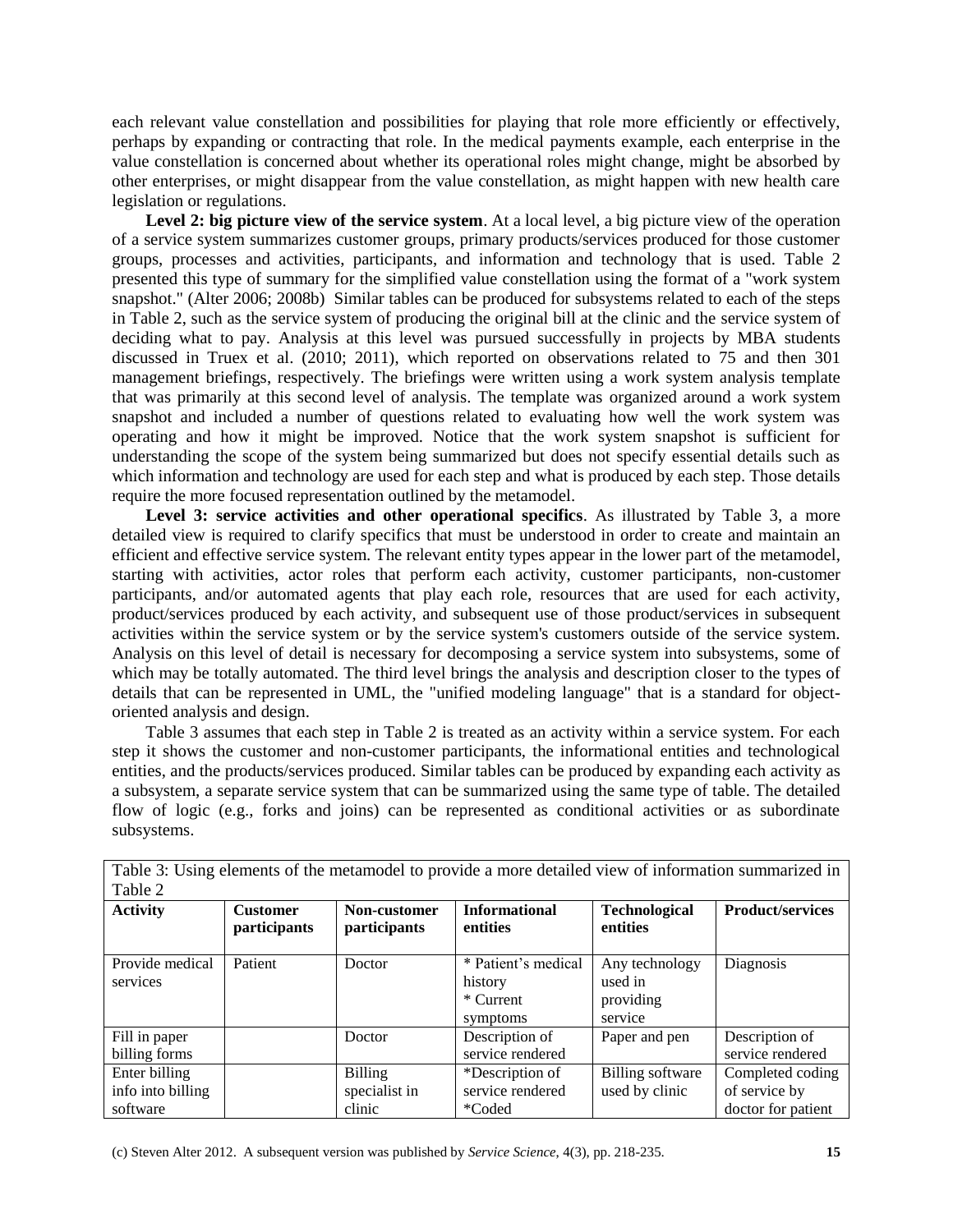|                   |            |                 | description of    |                         |                     |
|-------------------|------------|-----------------|-------------------|-------------------------|---------------------|
|                   |            |                 | services          |                         |                     |
|                   |            |                 | * Initial bill    |                         |                     |
| Transmit bills to |            | <b>Billing</b>  | Batch of initial  | <b>Billing software</b> | Transmission of     |
| billing company   |            | specialist in   | bills             | used by clinic          | bills to billing    |
|                   |            | clinic          |                   |                         | company             |
| Analyze and       |            | <b>Billing</b>  | * Initial bill    | <b>Billing software</b> | Revised bill for    |
| adjust bill       |            | specialist in   | * Patient's       | used by billing         | service             |
|                   |            | billing company | insurance policy  | company                 |                     |
|                   |            |                 | *Revised bill     |                         |                     |
| Transmit          |            | <b>Billing</b>  | Revised bill for  | <b>Billing software</b> | Transmission of     |
| revised bill to   |            | specialist in   | service           | used by billing         | revised bill to     |
| insurance         |            | billing company |                   | company                 | patient's insurance |
| company           |            |                 |                   |                         | company             |
| Decide on         |            | Payment         | *Revised bill for | Claim analysis          | Payment decision    |
| payment           |            | specialist at   | service           | software used by        |                     |
|                   |            | insurance       | *Patient's        | insurance               |                     |
|                   |            | company         | insurance policy  | company                 |                     |
| Transmit          | * Doctor's | Payment         | Payment decision  | Software for            | Transmission of     |
| payment           | billing    | specialist at   |                   | transmitting            | payment decision    |
| decision to       | specialist | insurance       |                   | payment                 | to doctor and       |
| doctor and        | * Patient  | company         |                   | decisions               | patient             |
| patient           |            |                 |                   |                         |                     |

#### **Discussion**

The metamodel and the underlying definitions express a number of service science concepts in ways that represent progress for service science. The paper's coverage of the eight premises underlying the metamodel explained that some concepts expressed in the metamodel diverge from more established views in service science. The metamodel treats service systems as operational systems rather than as systems of economic exchange. Using that perspective leads to the three levels of analysis and design explained above. A possible challenge for proponents of the economic exchange view of service systems would involve creating a different metamodel based on economic exchange, and showing how that could be used for service system analysis and design. One of the advantages of the metamodel in Figure 2 is that the terms and relationships are relatively familiar and can be used to represent most service situations. This type of practicality was demonstrated by the example here and by previously mentioned results from Truex et al. (2010; 2011), as mentioned above. The next stage in developing the metamodel would involve working through many examples to make sure that the different layers are useful and internally consistent when applied to complex examples.

#### *Actors, Products/services, and Resources*

The efficacy of the metamodel's representation of actors, product/services, and resources should be examined in both simple and complex situations because different representations might have been used in each case.

Actor roles. A product/service produced by an activity may be used by customer participants, noncustomer participants, and/or automated agents in subsequent activities, or may go to customers outside of the service system. The metamodel recognizes that two out of three types of actor roles are played by human participants whose personal characteristics (i.e., attributes of the entity type *participant*) include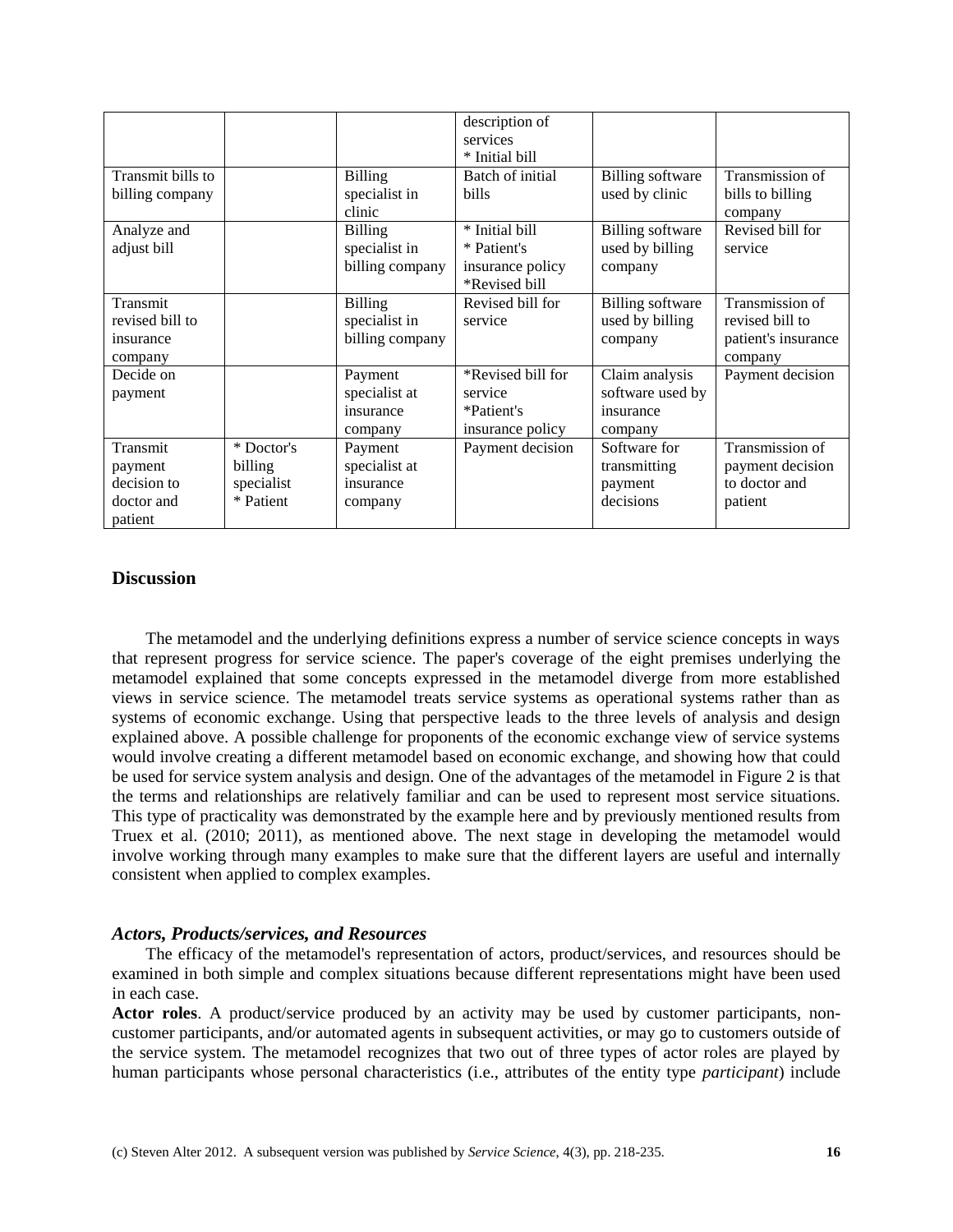capabilities, competences, and incentives that could determine whether a service system operates according to intentions.

**Products/services**. Treating the output of a service activity as a product/service with no explicit distinction between products and services is consistent with the SDL view of products vs. services. Important attributes of product/services are characteristics that can be measured along separate dimensions that range from product-like to service-like (e.g., degree of customization and extensiveness of customer interaction). Those attributes and many other important characteristics are not visible in the representation of the metamodel in Figure 2, but are easy to include in computerized representations of the metamodel. Other attributes for product/service entities include directly measurable performance indicators and also subjective assessments such as quality or customer value.

**Resources**. The metamodel recognizes that each activity uses human, informational, technological, and/or other types of resources, and also that each activity produces informational, technological and/or other types of resources that may be used in other activities or that are received by customers outside of the service system.

#### *Co-production and co-creation of value.*

Co-production and co-creation of value are central topics in many views of service and service systems. Defining services as acts performed for the benefit of others helps in seeing that there are different degrees of co-production. Triggering action by requesting something (e.g., the definition of service by Sampson and Froehle (2006)) represents a minimalist version of co-production. Assume that each activity in a service system is performed by one or more actor roles involving customer participants or noncustomer participants. If a customer participant's request is the first of 20 activities and the next 19 are performed by non-customer participants, then we might say the service is coproduced even though only 5% of the steps involve co-production. From a service system design perspective, the much more interesting point about co-production is the design decision about how extensive co-production should be within a particular service system and how much responsibility customer participants should bear for which activities.

The concept of value co-creation goes beyond co-production because it concerns how and where customers capture value. As noted in Alter (2008b; 2010d), aspects of value creation may extend across an entire service system even when tangible products are produced, such as through easier ways of negotiating service commitments, preparing for service instances, specifying what is desired, and performing other activities related to the service. When a service (defined here as an activity performed for others) generates tangible things that are transferred to a customer, much of the value capture occurs when the customer uses those things, often in other service systems that have other participants and other goals. The metamodel assumes that that type of situation is outside of the boundaries of the service system that is being analyzed. The alternative would involve stretching the service system's boundary to include subsequent value capture by a range of different customers in different types of service systems or personal activities that they are involved with. Thus, the metamodel represents co-production of value in a useful way but does not deal with value capture that extends outside of the boundaries of the original service system.

#### *Relation to other topics often associated with service or service management*

Since the metamodel tries to cover any real world service system, it is useful to see whether it covers many of the ideas that are often associated with one or another aspect of service or service management. We will look at a number of topics that appeared as questions about the metamodel from previous discussions and critiques. Many other topics might have been chosen. In each case, assume that someone discussing the metamodel said, "yes, and what about  $X$ ?" where  $X$  is one of the following topics:

**Time**. The concept of time does not appear in Figure 2. The metamodel assumes that time can be treated implicitly through its appearance in attributes of activities (such as triggers, business rules, and metrics) and in attributes of product/services (such as availability dates and expiration dates).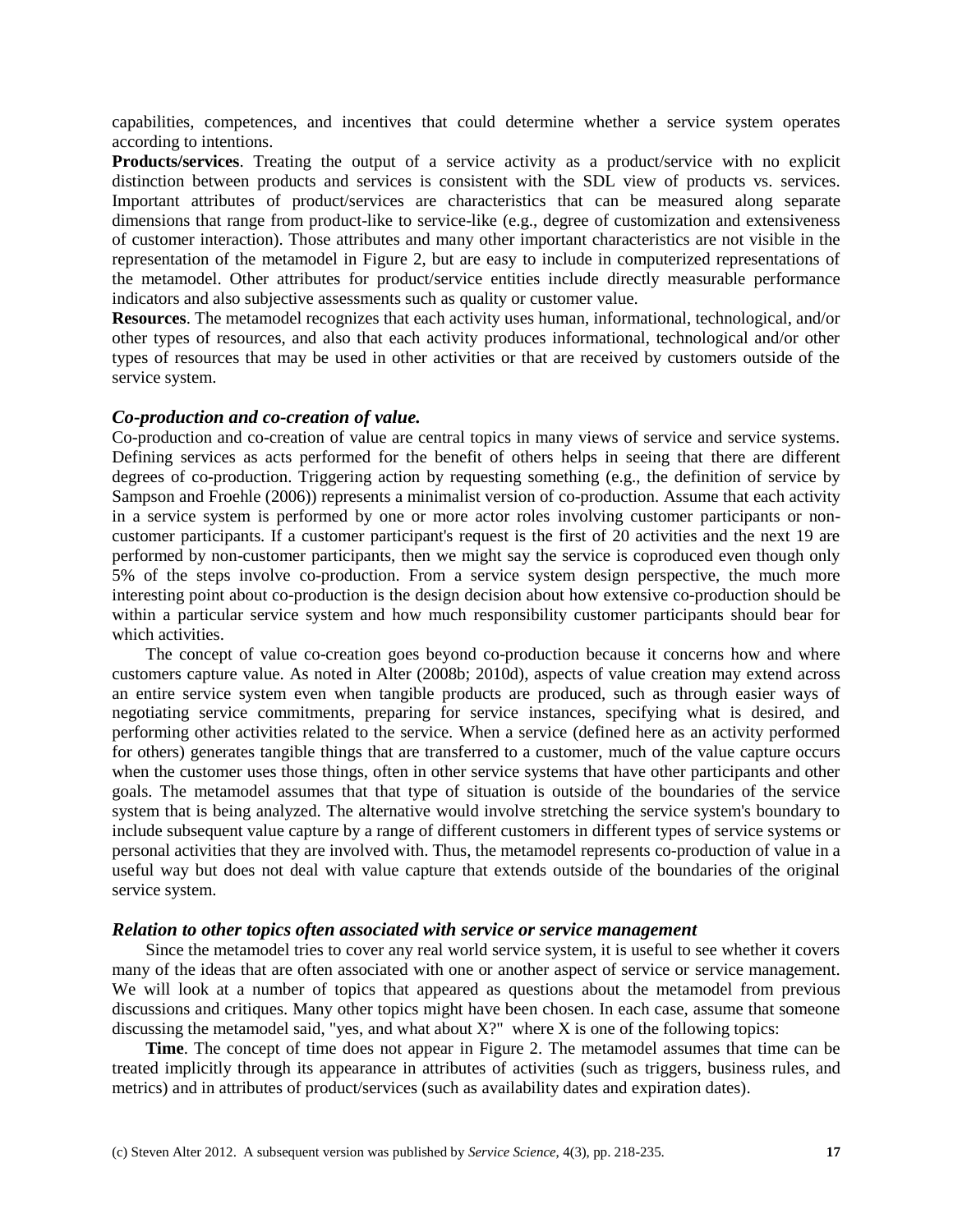**Service level agreements**. The metamodel does not require SLAs since many service systems do not have SLAs. Where an SLA is relevant for a particular service system, the SLA would be treated as an attribute of the service system. The process of deciding on the SLA would be a management process that is separate from the service system in operation, just as the production of application software is different from the operation of a service system that uses the software.

**Service quality**. The metamodel does not contain an explicit concept of service quality. In any specific situation, attributes of specific product/services and specific activities would include the relevant metrics, some of which would be metrics for service quality.

**Service climate**. As with service quality, the metamodel does not contain an explicit concept of service climate, which can be treated as an attribute of several different entity types including service system, service system environment, organization environment, and enterprise environment.

**Service encounters**. The metamodel does not represent service encounter as a predefined concept. Service encounters occur in activities in which both customer participants and non-customer participants play a role or in which customer participants use resources provided by the service system owner. For example, activities in which customer participants make direct use of tools provided by the service provider (as in self-service use of an e-commerce website) might be considered service encounters because the tool represents the intention and competence of the service provider. The metamodel ignores service encounters that are not explicit activities in a service system, such as when a bank's loan officer acts friendly to a customer's child while the customer is in the bank.

**Service blueprinting**. The metamodel says nothing specific about service blueprinting, but potentially covers many of the basic concepts, such as the five components of a service blueprint (Bitner et al. 2008): customer actions, onstage contact employee actions, backstage contact employee actions, support processes, and physical evidence. The metamodel treats customer actions as activities performed by customer participants. It treats onstage and backstage contact employee actions as activities performed by non-customer participants. In many situations it would treat support processes as processes and activities in other service systems within the same value constellation. Physical evidence at each step would be an attribute of the related activity or of a particular product/service that is produces. Concepts such as the line of interaction, line of visibility, and line of internal interaction could be inferred in some situations but not in others. For example, specific activities that have both customer participants and noncustomer participants would typically be above the line of the interaction in a service blueprint.

**Best practices**. The metamodel uses the concepts process and activity to describe whatever practices occur in a service system. It expresses no view about whether those practices are "best practices" for any particular situation or for any larger class of similar situations. In general, the thinking underlying the metamodel views "best practices" as a marketing claim by vendors and consultants who often cannot know situation-specific issues, requirements, and constraints that may be unique to a particular service system in a particular setting. (e.g., see Wagner et al. 2006)

**IT service management**. The metamodel says nothing in general about disparate groups of service systems that often appear under umbrella headings such as IT service management. The metamodel could be applied to incident management, access management, release and deployment management or any of the other processes that are generally included in IT service management (e.g., those listed in itSMF 2007). It provides a way to think about each of those processes in service system terms, thereby demonstrating that the successful operation of the process involves not only the idealized definition of the process, but also situational factors such as characteristics of the participants and availability of key resources.

**Enterprise architecture**. The metamodel does not contain the concept of enterprise architecture because enterprise architecture is often far removed from the operational service systems that the metamodel focuses on. For example, assume that a multinational corporation's remote office in a city in South America wanted to use the metamodel to design a new service system for dispatching service technicians. Service analysts or designers would have to consider the relevant environment and the available infrastructure, but it is doubtful that they would have to consider a complete enterprise architecture.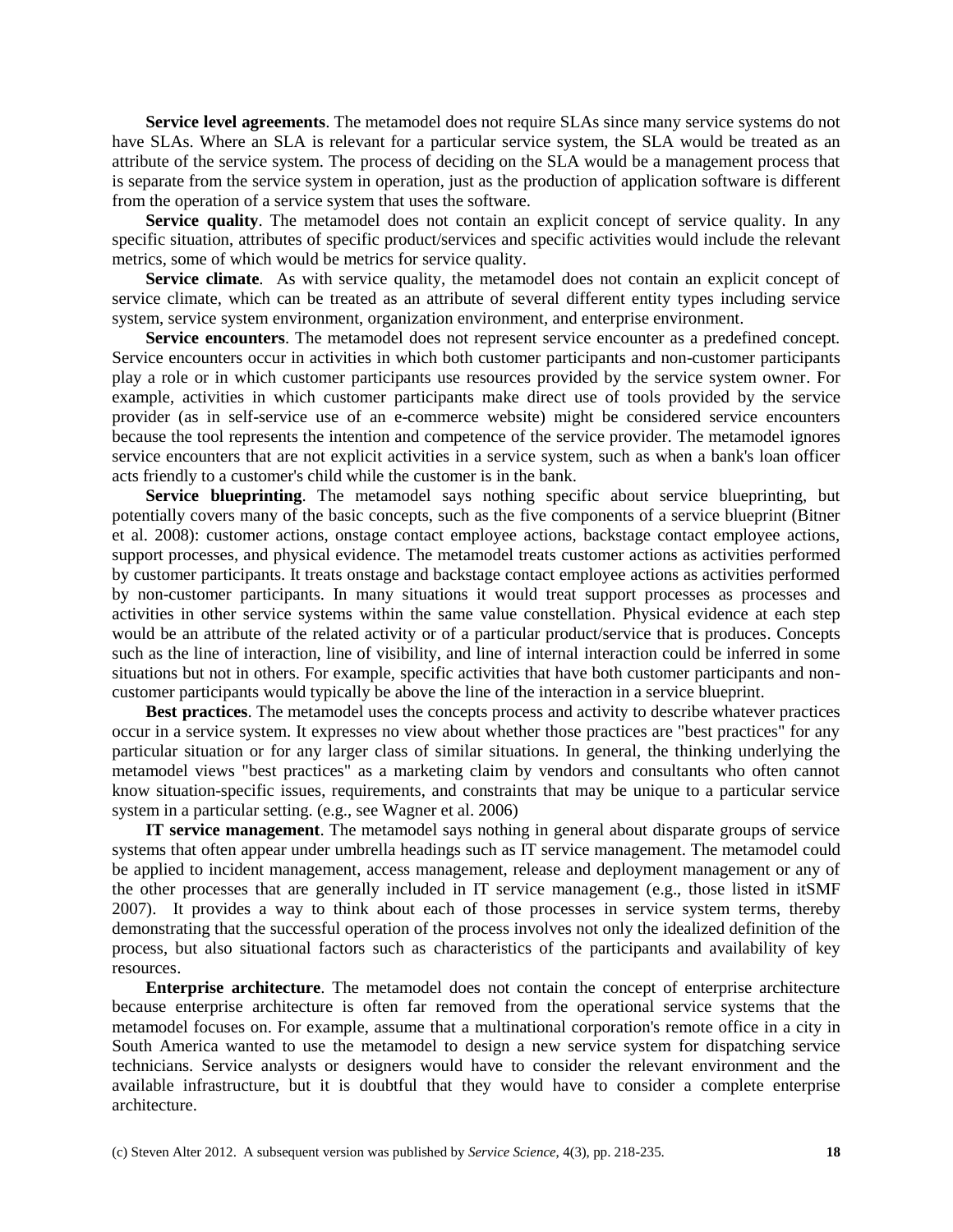At the more limited level of service system architecture, the metamodel could potentially interface with many of the tools that are associated with enterprise architecture, such as ArchiMate (from the Open Group), the IT architecture ecosystem (from the Object Management Group), Business Process Modeling Notation (BPMN, from the Object Management Group), component business modeling (from IBM), event-driven process chain (from ARIS), and others. A separate research project would be required to work out the interfaces, overlaps, and disconnects in each case.

**Decomposition within service systems**. The metamodel treats roles of participants and of automated agents in a somewhat symmetrical manner, thereby facilitating the creation and use of tools for tracing the decomposition of service systems as part of analysis and design processes. That decomposition can be done in many different ways depending upon the goals and interests of the person doing the decomposition. For example, an IT professional might want to decompose the service system to isolate completely automated activities that might involve reuse of existing automated IT services or creation of new IT services. Someone interested in decision making might decompose a service system to isolate key decisions that have an important impact on the service system's performance. In either case, the decomposition would have to identify which activities belong in which subsystem. The resources produced and used by each activity within the original service system could be the basis of an initial test of whether the decomposition lost anything, since the production and/or use of each resource would still occur somewhere in the subsystems or would be replaced by the production and/or use of resources that are subdivided differently. The structure of the metamodel and the accommodation for isolating automated agents supports that type of decomposition.

**Techniques and tools**. One of the goals of the original metamodel in Alter (2010a) was to inspire a set of easily used tools in the form of tables based on links in the metamodel. Such tables devote one column to a specific entity type in the metamodel (e.g., activity, participant, or informational entity within a service system) and devote another column or several columns to directly related entity types or attributes. Typical tables might include participants in all activities at a particular level of decomposition, informational entities used by each activity, or a set of characteristics or metrics related to activities, informational entities, or participants. (Alter, 2008b). Use of such tables might lead to a new type of front end to rigorous modeling tools such as UML and BPMN that specify details more precisely, including detailed flow logic. It is possible to extend those tables to develop hierarchy-oriented tools that traverse different levels of decomposition. Those tools might incorporate guidelines for successive decomposition based in part on system decomposition guidelines in the computer science literature (for technical artifacts), in the organization literature (for departmentation and division of labor), and possibly in other literatures.

#### **Conclusion**

This paper started by questioning whether the new discipline of service science is coming to premature closure concerning a widely repeated assertion that service dominant logic is the foundation of service science. This paper presented an alternative perspective on service systems through a metamodel based on concepts and premises that are unique in a number of ways. The underlying definition of service is consistent with the more complex SDL definition of service, but different from many definitions of service in terms of characteristics that apply to some services but not to others. The metamodel was designed to traverse three levels of analysis and design in order to integrate concepts at those three levels.. Except in initial explorations and discussions posed broadly in terms of mission statements and value propositions, it would be risky to analyze or design real world service systems without considering most of the entity types in the metamodel.

This paper's contributions to service science started with comments and clarifications concerning basic concepts such as service, service system, customer, product/service, co-production and co-creation of value, actor roles, resources, symmetrical treatment of automated and non-automated service systems, and the relationship between SDL and service systems. Many articles have discussed these topics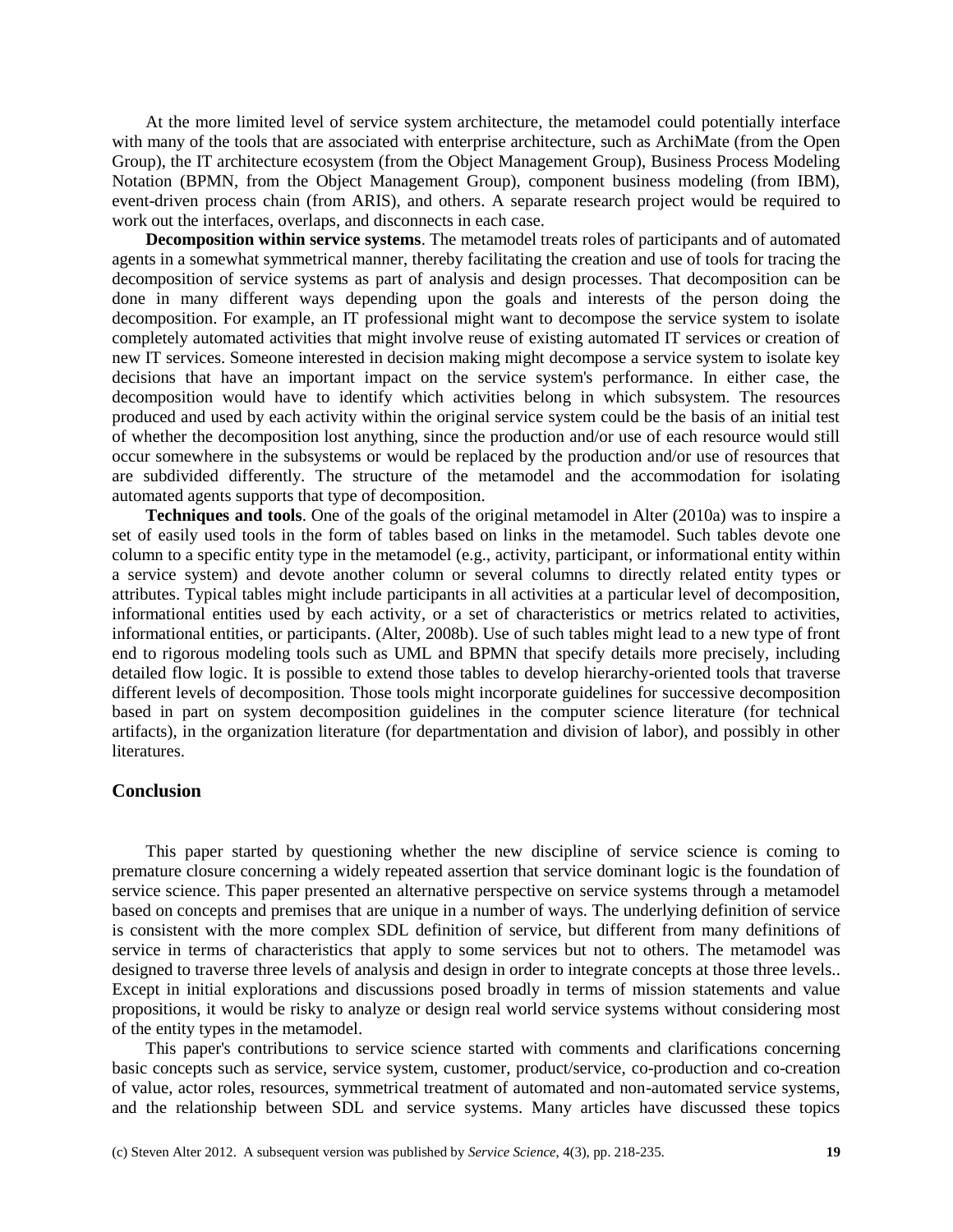individually. Few if any have tied them together using an integrated metamodel. In addition, the way in which the metamodel was used to summarize and unravel the example creates a challenge for SDL or any other comprehensive view of service. How would SDL unravel this example? What questions would it lead an analyst to ask, and would those questions be helpful for practical analysis and design efforts in this type of situation?

**Limitations**. Although this paper's ideas and the metamodel that integrates them represent progress for service science, a number of limitations should be mentioned. The metamodel is a theoretical construction whose precision and usefulness have only been tested in hypothetical examples and informal inspection of many small case studies. The metamodel spans three levels of discussion but does not go to the level of detailed workflow logic that is included in formal modeling tools.

The metamodel identifies topics that should be considered in service system design, but does not provide a process for design or innovation. The work system life cycle model (Alter 2006; 2008a; 2008b) addresses part of that issue by outlining an iterative process through which work systems (almost all of which are service systems, as noted earlier) evolve over time through a combination of planned change (formal projects) and emergent change (incremental adaptations and workarounds). Ideas from the work system life cycle model might be combined with ideas from the literature on product and service design and innovation to create a better way of visualizing different paths for service design and innovation. Beyond this paper's scope, it would be interesting to analyze design and innovation processes from the literature to see which parts of the metamodel they consider and which parts they ignore.

This paper contributes to discussions of fundamental issues related to service, service systems, and service system analysis and design. Great progress has occurred on many fronts in recent years. There are many ideas, many viewpoints, many interesting examples, and many ambitions. This paper contributes by integrating ideas in a way that has not been presented in the past and that could be the basis of future theoretical developments and empirical research.

## **References**

- Alter, S. 2006. *The Work System Method: Connecting People, Processes, and IT for Business Results*, Larkspur, CA: Work System Press.
- Alter, S. 2008a. Defining Information Systems as Work Systems: Implications for the IS Field. *European Journal of Information Systems,* **17**(5), 448-469.
- Alter, S. 2008b. Service System Fundamentals: Work System, Value Chain, and Life Cycle, *IBM Systems Journal*, **47**(1), 71-85.
- Alter, S 2008c Service System Innovation. pp. 61-80 in Barrett M, Davidson E, Middleton C, DeGross J. (eds.) Proceedings of IFIP 8.6 Conference, Information Technology in the Service Economy: Challenges and Possibilities for the 21st Century, Toronto, Canada, August. 2008, Boston: Springer.
- Alter, S. 2010a. Bridging the Chasm between Sociotechnical and Technical Views of Systems in Organizations, *Proceedings of ICIS 2010, the 31st International Conference on Information Systems*.
- Alter, S. 2010b. Including Work System Co-Existence, Alignment, and Coordination in Systems Analysis and Design, *Proceedings of the Sixteenth Americas Conference on Information Systems*, Lima, Peru.
- Alter, S. 2010c. Service Systems and Service-Dominant Logic: Partners or Distant Cousins? *Journal of Relationship Management*, **9**, pp. 98-115.
- Alter, S. 2010d. Viewing Systems as Services: A Fresh Approach in the IS Field, *Communications of the Association for Information Systems*, **26**(11), 195-224
- Alter, S. 2011a. Making a Science of Service Systems Practical: Seeking Usefulness and Understandability while Avoiding Unnecessary Assumptions and Restrictions, pp. 61-72 in Demirkan, H., Spohrer, J., Krishna, V., *The Science of Service Systems*, Springer, New York, NY.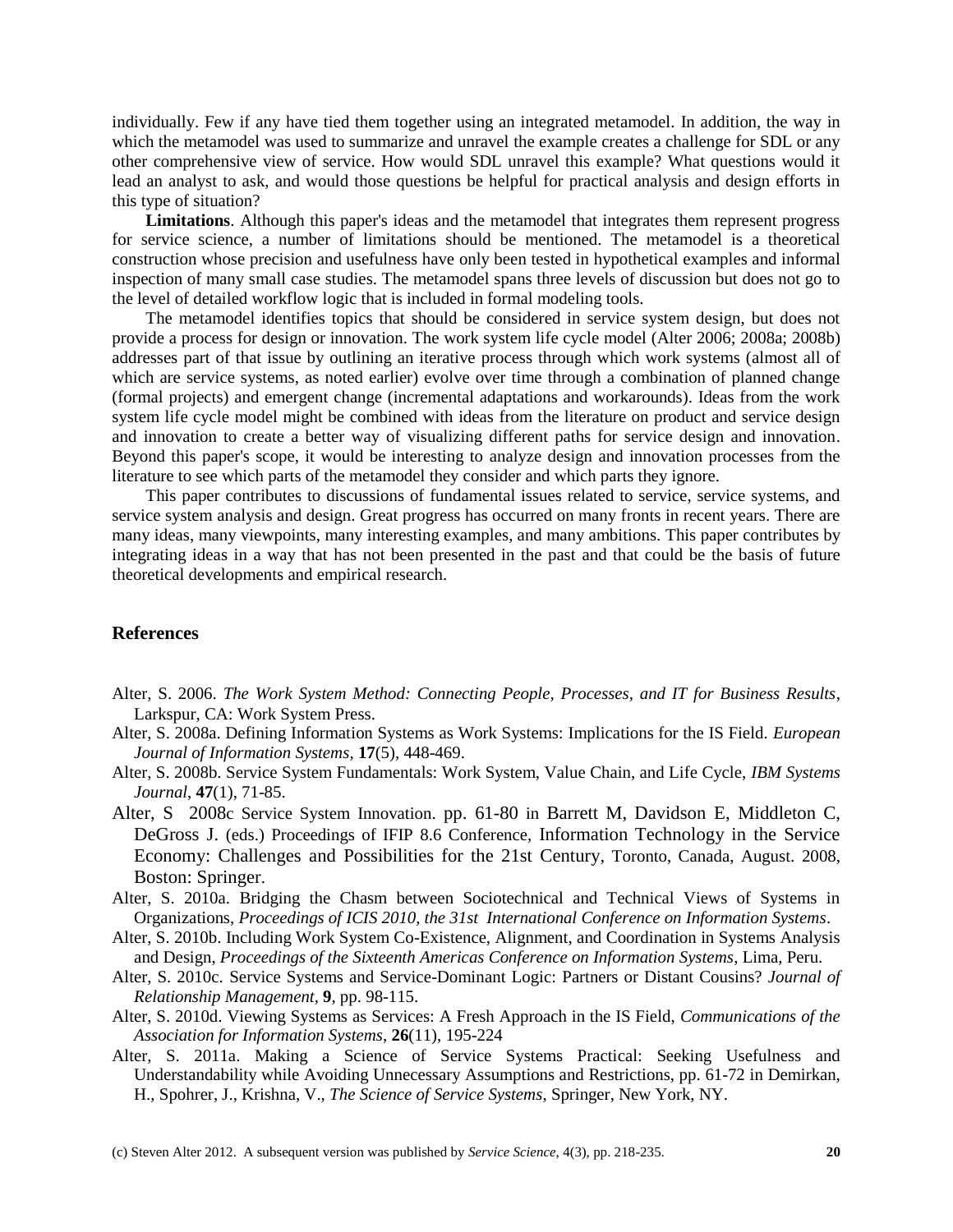- Alter, S. 2011b. Metamodel for Service Design and Service Innovation: Integrating Service Activities, Service Systems, and Value Constellations, *Proceedings of ICIS 2011, the 32nd International Conference on Information Systems*.
- Bitner, MJ, Ostrom, A., and Morgan, F. 2008. Service Blueprinting: A Practical Technique for Service Innovation, *California Management Review*, **50**(3), 66-94.
- Brown, A.W., Delbaere, M., Eeles, P., Johnston, S., and Weaver, R. 2005. Realizing Service-Oriented Solutions with the IBM Rational Software Development Platform, *IBM Systems Journal* **44**(4),
- Crowston, K., J. Howison, J. and Rubleske, J. 2006. Coordination Theory: A Ten Year Retrospective, in P. Zhang and D. Galletta, D. (eds.) *Human-Computer Interaction in Management Information Systems* – Foundations, M. E. Sharpe, Inc., Armonk, NY.
- Emanuel, E.J. 2011. "Billions Wasted on Billing," *New York Times*, Nov. 12.
- Feldman, M. and Pentland, B.T. 2003. "Reconceptualizing Organizational Routines as a Source of Flexibility and Change," *Administrative Science Quarterly*, **48**(1), 94-118.
- Fitzsimmons, J.A. and Fitzsimmons, M.J. 2006. *Service Management*, 5<sup>th</sup> ed. NY, NY: McGraw-Hill.
- Fuhrmans, V. 2007. "Billing Battle: Fights Over Health Claims Spawn a New Arms Race," *Wall Street Journal*, Feb. 14.
- Grönroos, C., (2011) "Value creation in service logic: A critical analysis," *Marketing Theory*, **11**(3), 279- 301.
- Hill, T. P. 1977 . On goods and services. *The Review of Income and Wealth*, **23**, 315-338.
- IBM Research 2009 . Services Science, Management and Engineering,

[http://researchweb.watson.ibm.com/ssme/services.shtml.](http://researchweb.watson.ibm.com/ssme/services.shtml) Accessed 4 Jan. 2012.

- itSMF. 2007. *An Introductory Overview of ITIL V3: A high-level overview of the IT Infrastructure Library*. http://www.itsmfi.org/files/itSMF\_ITILV3\_Intro\_Overview\_0.pdf. Accessed 4 Jan. 2012
- Kotler, P. and Keller, K. 2006. *Marketing Management*, 12<sup>th</sup> ed., Upper Saddle River, NJ: Prentice Hall.
- Maglio, P. P., Spohrer, J. 2008. Fundamentals of Service Science. *Journal of the Academy of Marketing Science* **36**(1) 18-20.
- Malone, T. W., et al. 1999. Tools for inventing organizations: Toward a handbook of organizational processes, *Management Science*, **45**(3), 425-443.
- Neely, A. 2008. Exploring the Financial Consequences of the Servitization of Manufacturing, *Operations Management Research*. **1(**2), 103-118.
- Normann, R. 2001. *Reframing Business: When the Map Changes the Landscape*. New York, NY: John Wiley & Sons.
- Normann, R. and Ramirez, R. 1994. *Designing Interactive Strategy: From Value Chain to Value Constellation*, Chichester, UK: John Wiley & Sons.
- Orton, J.D. and Weick, K.E. 1990. Loosely Coupled Systems: A Reconceptualization, *The Academy of Management Review,* **15**(2), 203-223.
- Porter, M.E. 1985. *Competitive Advantage: Creating and Sustaining Superior Performance,* The Free Press, USA.
- Ramirez, R. 1999. Value Co-Production: Intellectual Origins and Implications for Practice and Research, *Strategic Management Journal*, **20**, 49-65.
- Sampson, S.E. and Froehle, C. M. 2006. Foundations and Implications of a Proposed Unified Services Theory. *Production and Operations Management* **15**(2), 329-343.
- Software Engineering Institute. 2010. *CMMI® for Services*, Version 1.3, Technical Report, CMU/SEI-2010-TR-034, ESC-TR-2010-034.Spohrer, J. and Maglio, P. 2009. *Service Science: toward a Smarter Planet. Service Engineering*. ed. Karzwowsky & Salvendy. Wiley, New York.
- Spohrer, J., Golinelli, G.M., Piciocchi, P. Bassano, C. 2010. An Integrated SS-VSA Analysis of Changing Job Roles, *Service Science* **2**(1/2) 1- 20.
- Stabell, C.B., Fjeldstad, Ø.D. 1998. Configuring Value for Competitive Advantage: On Chains, Shops, and Networks, *Strategic Management Journal,* **19**, 413-437.